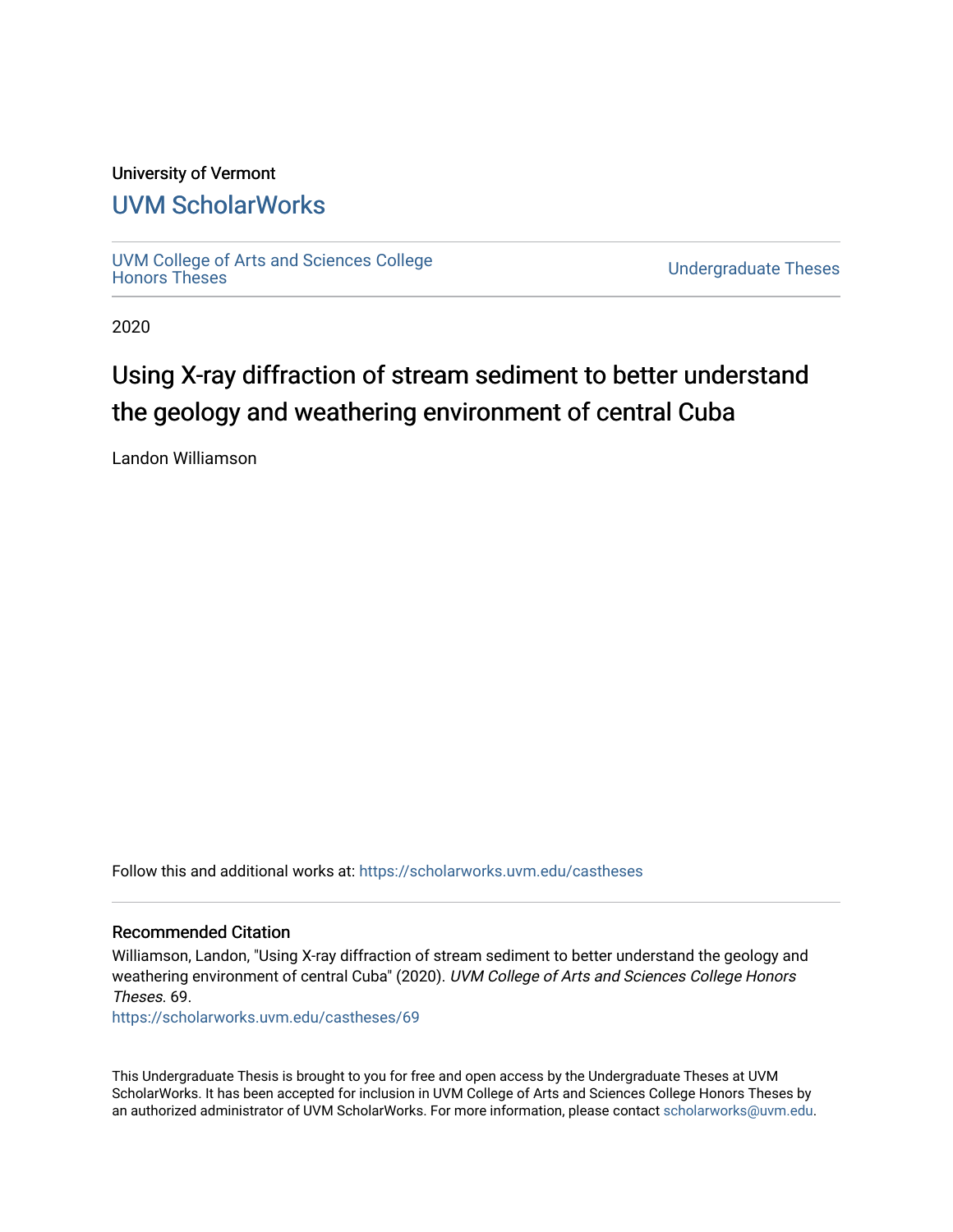# Using X-ray diffraction of stream sediment to better understand the geology and weathering environment of central Cuba

Landon Williamson The University of Vermont Department of Geology Senior Honors Thesis

Defended April 29, 2020

Committee: Paul Bierman, Ph.D., Advisor Gillian Galford, Ph.D., Chair John Hughes, Ph.D. Nicolas Perdrial, Ph.D. Amanda Schmidt, Ph.D.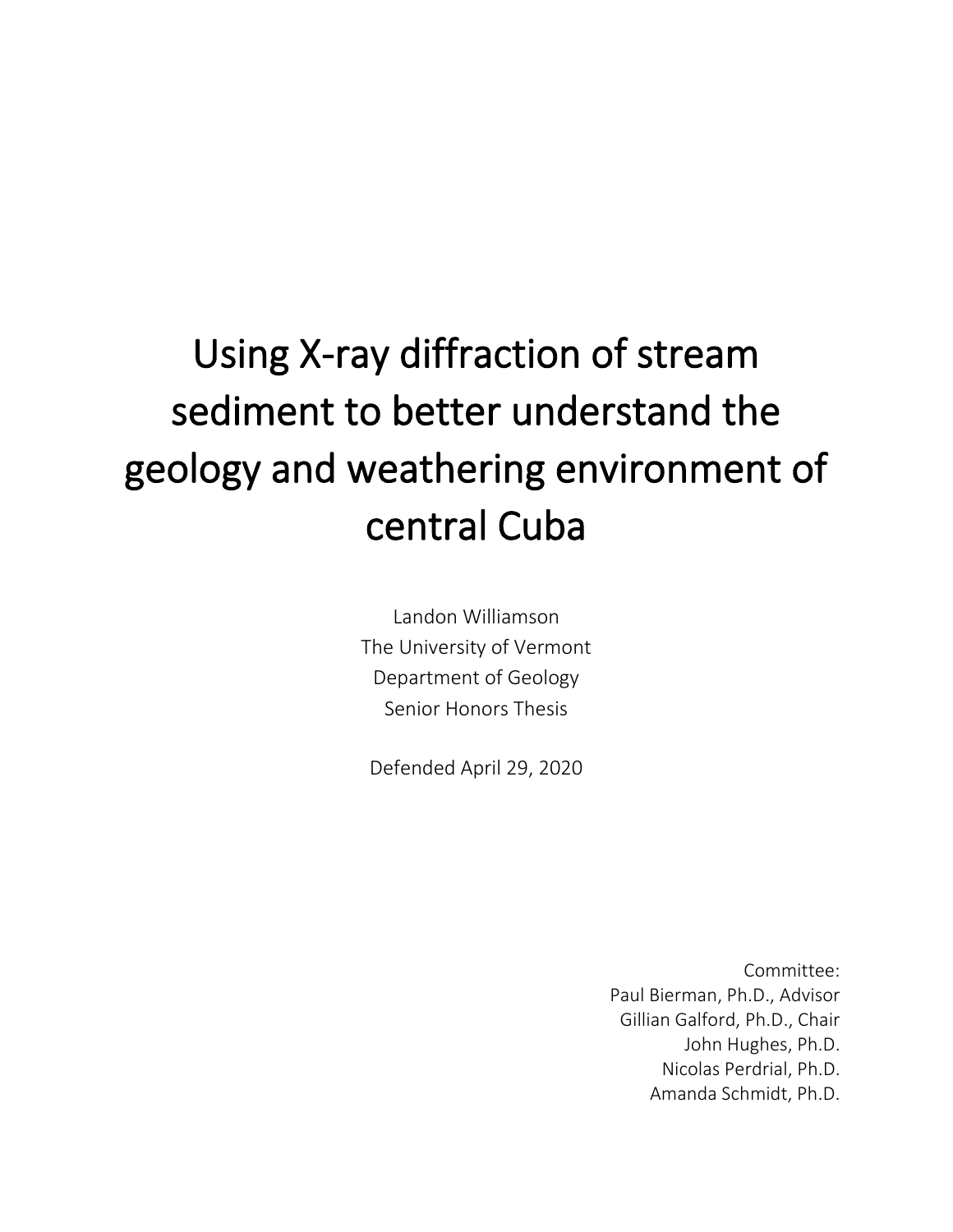#### Acknowledgements

Thank you to everyone who worked on this project and who graciously provided me with advice and support. This research would not have been possible without the interdisciplinary, collaborative efforts of many talented individuals. To our collaborators in Cuba, thank you for making this project possible. John Hughes and Nico Perdrial: your enthusiasm and commitment in helping me learn how to perform quantitative X-ray Diffraction is greatly appreciated. I want to thank my advisor, Paul Bierman, for getting me involved in this project and patiently providing me with thoughtful guidance. Thank you to Gillian Galford for graciously stepping up as committee chair. I'd also like to thank Mae Kate Campbell and Amanda Schmidt for their help in providing additional data concerning the watersheds studied here such as mapped catchment areas and erosion rates.

Sources of funding that made this research possible: UVM FOUR Summer Undergraduate Research Fellowship (SURF); Hawley Undergraduate Research Award; APLE Summer Stipend Award (declined for SURF)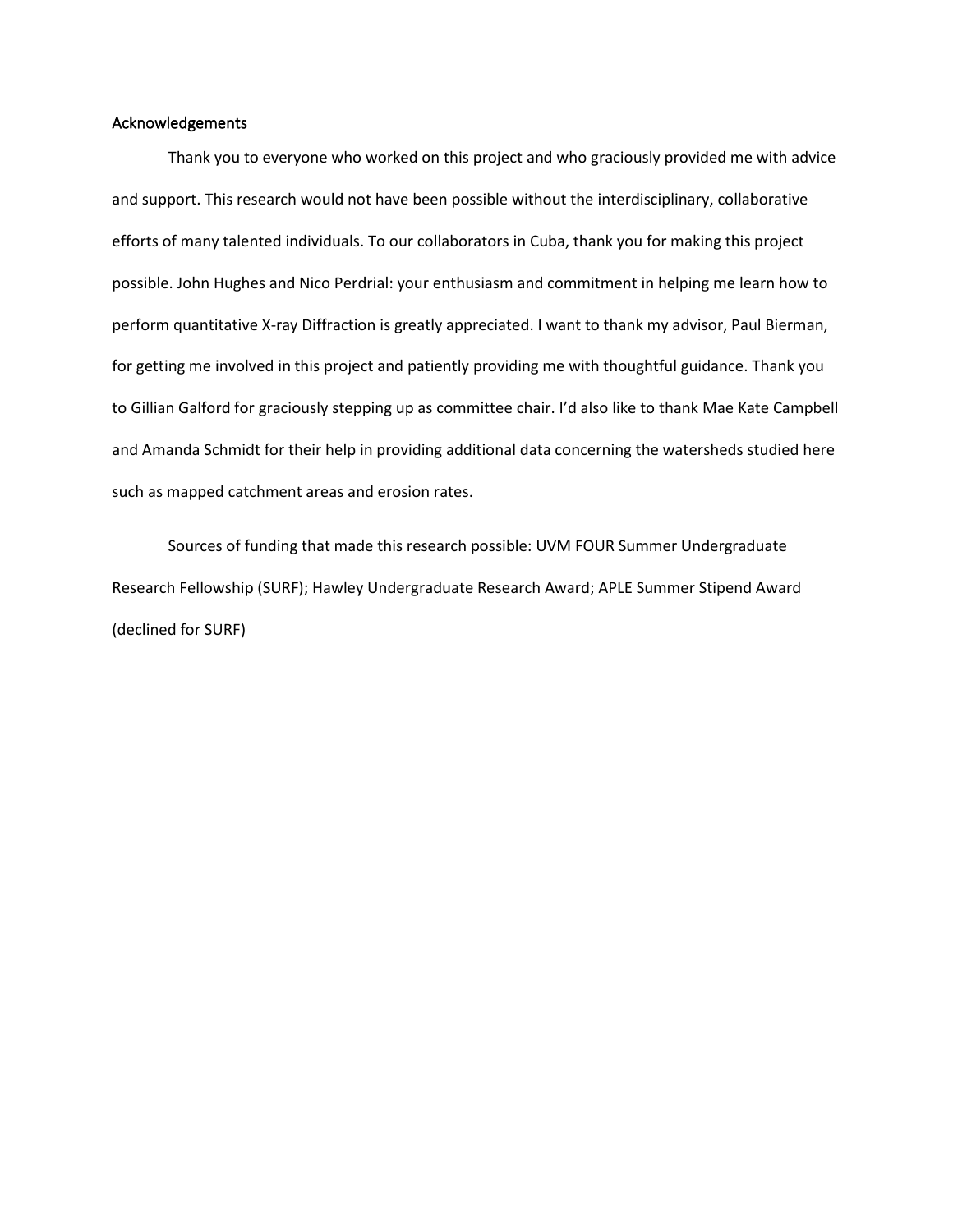# Table of Contents

|     |                                                                                     | 4        |
|-----|-------------------------------------------------------------------------------------|----------|
| i.  |                                                                                     |          |
| ii. |                                                                                     | 5        |
|     |                                                                                     | 6        |
|     |                                                                                     | 6        |
|     |                                                                                     |          |
|     |                                                                                     |          |
|     |                                                                                     |          |
|     |                                                                                     |          |
|     |                                                                                     | 8        |
| V.  |                                                                                     |          |
|     |                                                                                     | 9        |
|     |                                                                                     |          |
|     | 1. Mineralogical comparison between stream sediments and bedrock _____________11    |          |
|     |                                                                                     |          |
|     |                                                                                     |          |
|     |                                                                                     |          |
|     |                                                                                     |          |
|     |                                                                                     |          |
|     | 2. Comparison between stream sediment mineralogy and stream water chemistry 16      |          |
|     |                                                                                     |          |
|     | Table 3<br>$\overline{\phantom{a}17}$                                               |          |
|     | 3. Comparison between stream sediment mineralogy and elemental composition 18       |          |
|     |                                                                                     |          |
|     | 4. Comparison between stream sediment mineralogy, erosion data, chemical _______ 18 |          |
|     | weathering, and slope                                                               |          |
| vi. | Discussion                                                                          | 19<br>20 |
|     | 1. XRD-determined composition vs mapped lithology                                   | 21       |
|     | 2. XRD-determined composition vs water chemistry _______________________________    | 22       |
|     |                                                                                     | 22       |
|     | 4. XRD-determined composition vs. erosion and chemical weathering rate estimates 23 |          |
|     |                                                                                     | 24       |
|     |                                                                                     | 25       |
|     | <b>Future Work</b>                                                                  | 26       |
|     |                                                                                     |          |
|     | References                                                                          | 27       |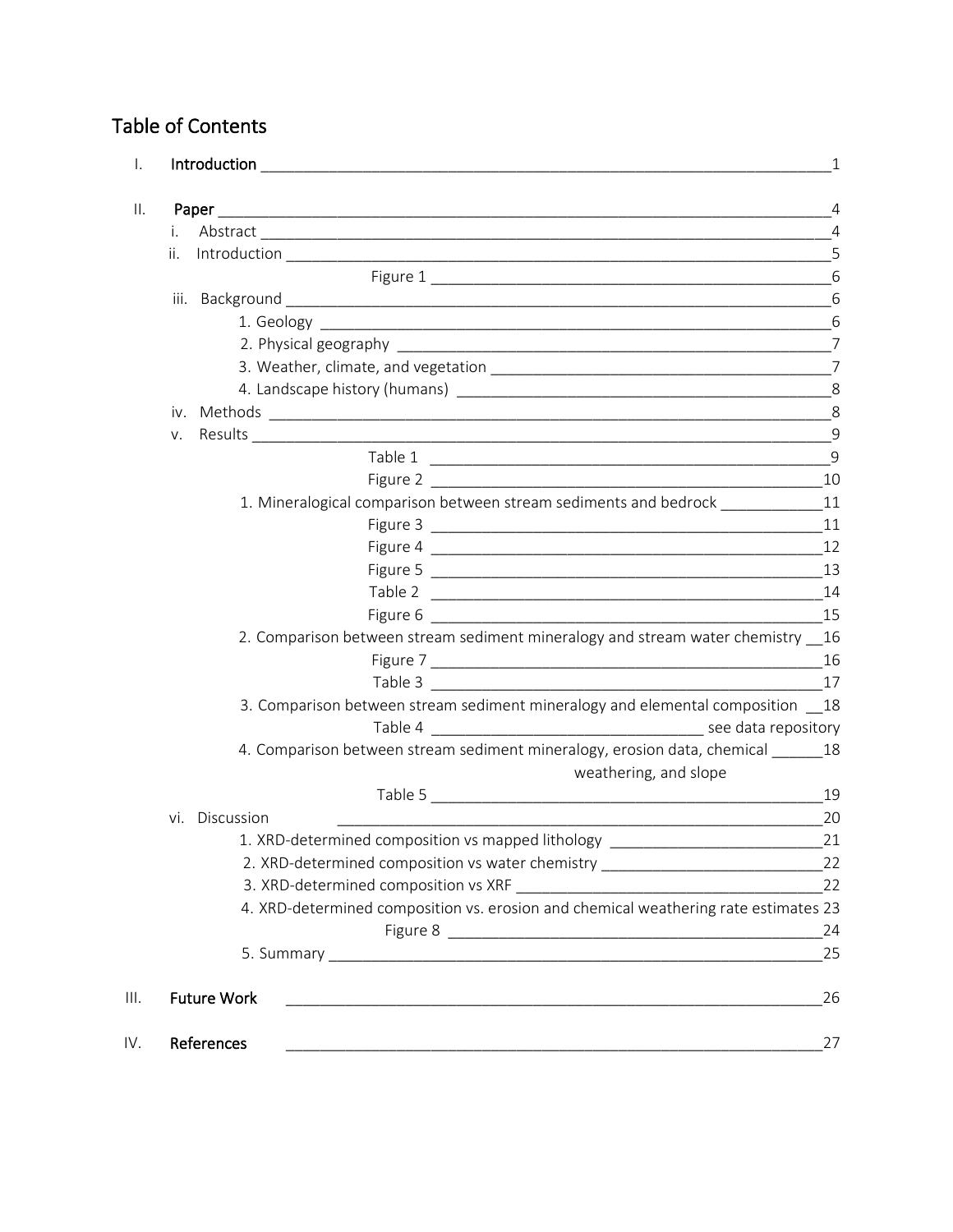#### I. Introduction

Largely due to political reasons, there is not much data available to U.S. scientists on the geology of Cuba because of restricted access to the country, and thus our understanding of the local stream geochemistry, water quality, mineralogy, and complex rock formations is limited (Iturralde-Vinent et al. 2016; Schmidt et al. 2016). However, considering the improving political situation, the US Department of Agriculture and the Cuban Ministry of Agriculture signed a Memorandum of understanding on March 21, 2016 which contains eight areas of cooperation, including "agricultural research and management techniques for soil and forest conservation." (USDA, 2016). The research project I am part of (funded by the US National Science Foundation to UVM and Oberlin) in collaboration with other American universities and Centro de Estudios Avanzados de Cuba (CEAC) is focused on quantifying the effects on the landscape of industrialized agriculture followed by country-wide soil conservation efforts. The aim of my specific project is to better contextualize the work that the 2016 memorandum makes possible by providing a better understanding of the stream sediment of Cuba. Our study is the first of its kind in Cuba after nearly 60 years of isolation from U.S. scientists (Schmidt et al. 2016).

In a globalized world, where environmentally-impactful industrial agriculture is common, understanding the mechanisms and benefits of transitioning towards organic, conservation agricultural practices is vital to sustaining soil health, water quality, wildlife, and Earth's rapidly growing human population (Schmidt et al. 2016). Cuba is a uniquely useful place to study the effects of conservation agriculture practices on erosion due to its history of industrial sugarcane agriculture (1959-1991) followed by 25 years of small scale, organic conservation agriculture during and after the special period (1991-present); thus Cuba provides a model to test for the landscape scale results of implementing conservation agriculture practices (Schmidt et al. 2016). Such research is time-sensitive as agricultural imports and exports in Cuba have increased in the last decade and demand for local, sustainable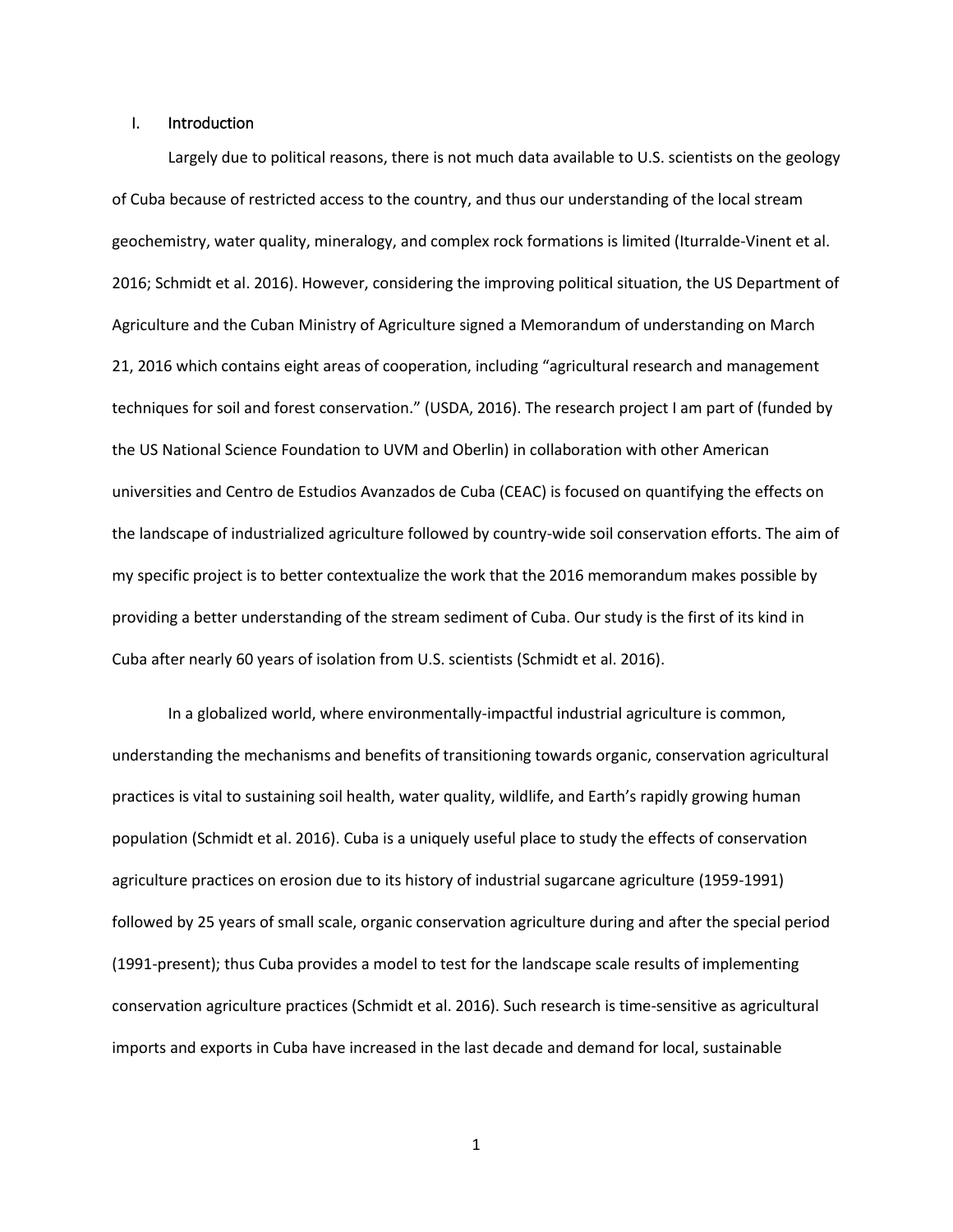agriculture has decreased (Zahniser et al. 2015). Because of this, data on the effects of conservation agriculture must be collected soon before industrial agriculture dominates Cuba again.

As agricultural impacts on the landscape are quantified, contextualizing these impacts with data concerning the nature of actively weathering detritus is crucial to a comprehensive and mechanistic understanding of how human land use influences water quality, erosion rates, and overall landscape change. This project is the first detailed study of central Cuban stream sediment mineralogy and rock weathering processes, providing critical insight into how Cuban rocks weather into soil, thereby influencing water chemistry as well as soil and water quality in central Cuba.

By determining the composition of river sediment samples, I provide a comprehensive understanding of the actively weathering detritus for all the basins we are studying in Cuba. Using this understanding, I aim to put into context the erosion rates, water chemistry, and water quality data from each basin, allowing for a more mechanistic understanding of these data as well as both human impacts and natural rock weathering processes. More specifically, my results of local sediment composition improve our understanding of the impacts of conservation agriculture on sediment and soil composition, erosion, and water chemistry in Cuba through its control on the nature and rate of rock weathering and soil formation. Implications include what rock and mineral types are being weathered, how resistant these phases are to erosion, and how the weathering of these phases influences water quality, soil health, and wildlife, therefore providing crucial insight into human impacts on Cuba's dynamic landscape. As worldwide erosion rates increase with the use of industrial agriculture, providing this mechanistic understanding of rock-weathering in Cuba is crucial as it could lead to more effective solutions mitigating the environmental impacts of agriculture on landscapes both locally and on a global scale.

Chapter II is a paper drafted with the intention of being submitted to Catena for review. This paper focuses less on the impacts of land-use changes and more on the specific implications derived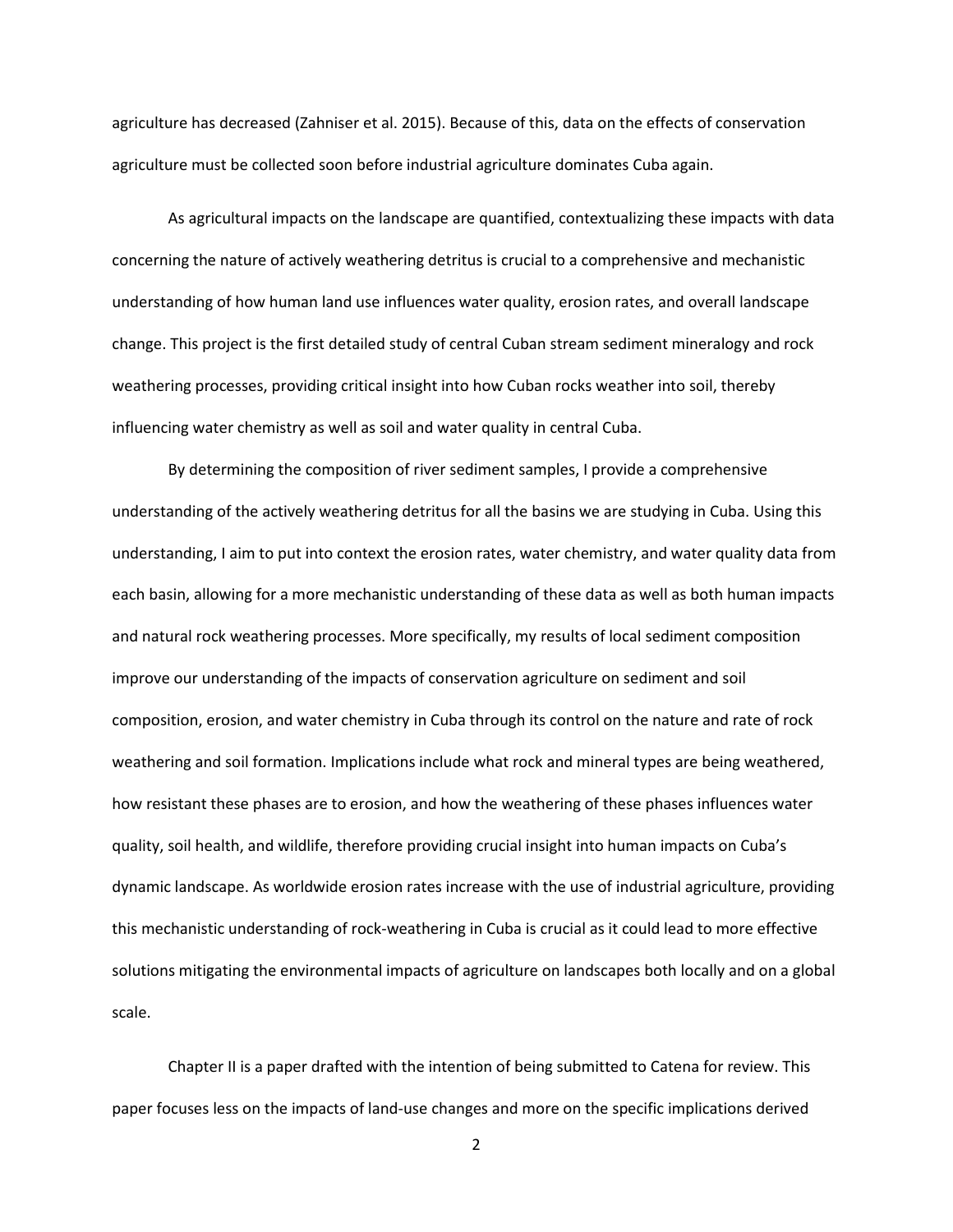from mineralogic data determined using X-ray diffractometry. Raw X-ray diffraction data and quantification results are currently attached to this thesis as an appendix, and will eventually be available in an online EarthChem data repository.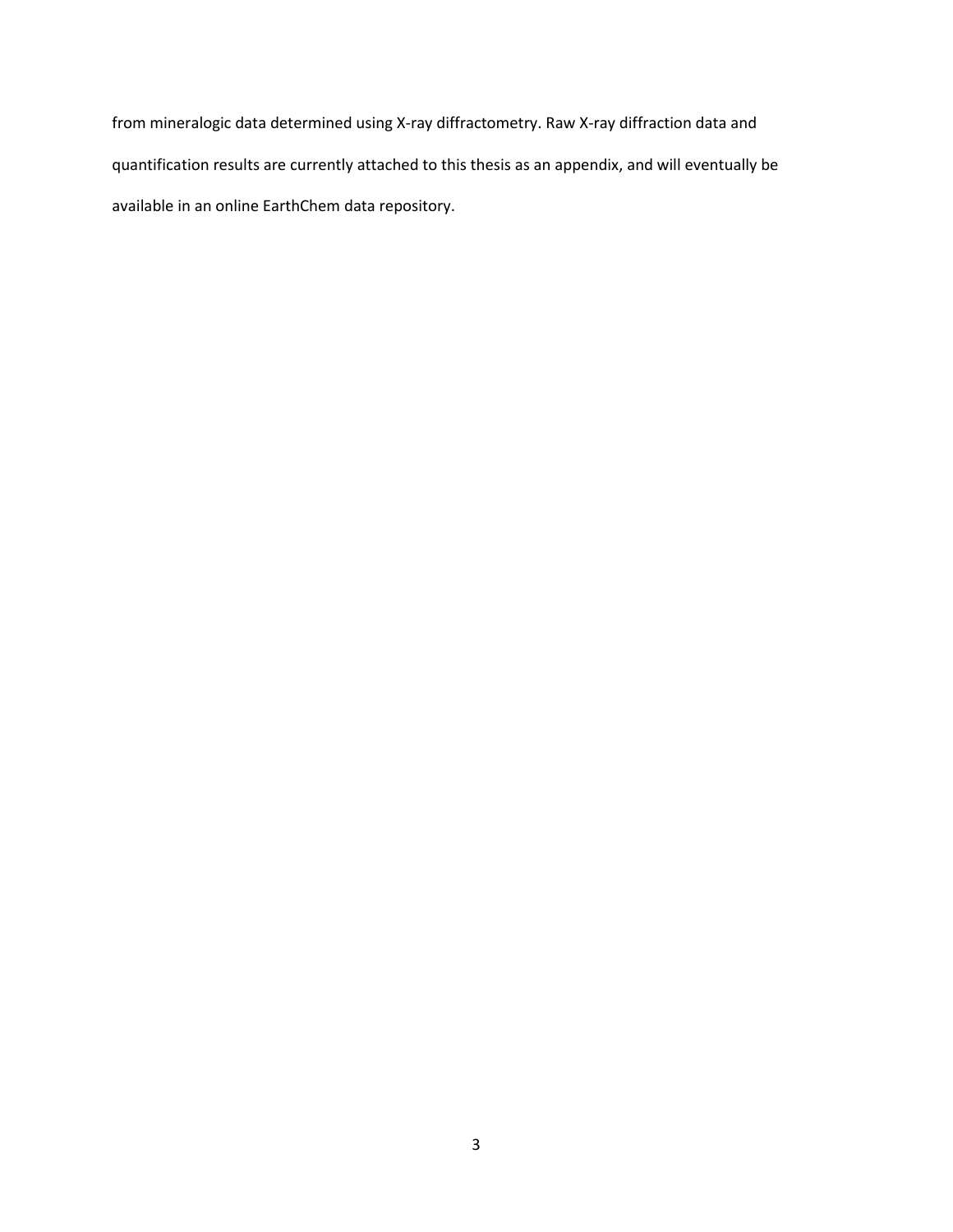### II. Using X-ray diffraction of stream sediment to better understand the geology and weathering environment of central Cuba

Landon Williamson<sup>1</sup>, Nico Perdrial<sup>1</sup>, John Hughes<sup>1</sup>, Mae Kate Campbell<sup>1</sup>, Amanda Schmidt<sup>2</sup>, Rita Sibello Hernández<sup>3</sup>, Alejandro García Moya<sup>3</sup>, Héctor Alejandro Cartas Aguila<sup>3</sup>, Yoelvis Bolaños Alvarez<sup>3</sup>, Aniel Guillén Arruebarrena<sup>3</sup>, David Dethier<sup>4</sup>, Monica Dix<sup>2</sup>, Julia Perdrial<sup>1</sup>, Marika Massey-Bierman<sup>4</sup>, Carlos Alonso-Hernández<sup>3</sup>, Jason Racela<sup>4</sup>, Paul R. Bierman<sup>1</sup>

<sup>1</sup>Department of Geology, University of Vermont, Burlington, VT, USA Department of Geology, Oberlin College, Oberlin, OH, USA Centro de Estudios Ambientales de Cienfuegos, Cuba Department of Geosciences, Williams College, Williamstown, MA, USA

#### **Abstract**

In humid, tropical regions, where chemical weathering rates are high, the relationship between bedrock lithology, stream sediment mineralogy, and stream water chemistry is neither straightforward nor well known. For a country such as Cuba, which has been isolated from much of the world's geologic community for decades, data are sparse; yet, such data are important for understanding landscape change over time, including deciphering trends in stream water geochemistry and rates of erosion, both natural and human-caused. Here, as part of a collaborative Cuban-American project focused on understanding mass transfer from the island to the ocean, we used quantitative X-ray diffraction to determine the bulk mineral composition of river sediment in two grain sizes. We used this data to determine the relationship between sediment mineralogy and water chemistry, weathering rates, sediment elemental composition, and mapped bedrock geology in 26 central Cuban drainage basins.

Diffraction data show that quartz, feldspar, and calcite are present in most stream sediment samples reflecting the relative abundance of igneous, metamorphic, and carbonate lithologies in central Cuba. Although quartz dominated stream sediment composition across all sampled watersheds (N=26), significant amounts of calcite, swelling clays, feldspars, and amphiboles suggest that the mineralogy of the stream sediments is useful both as a marker for watershed geologic characteristics and as a proxy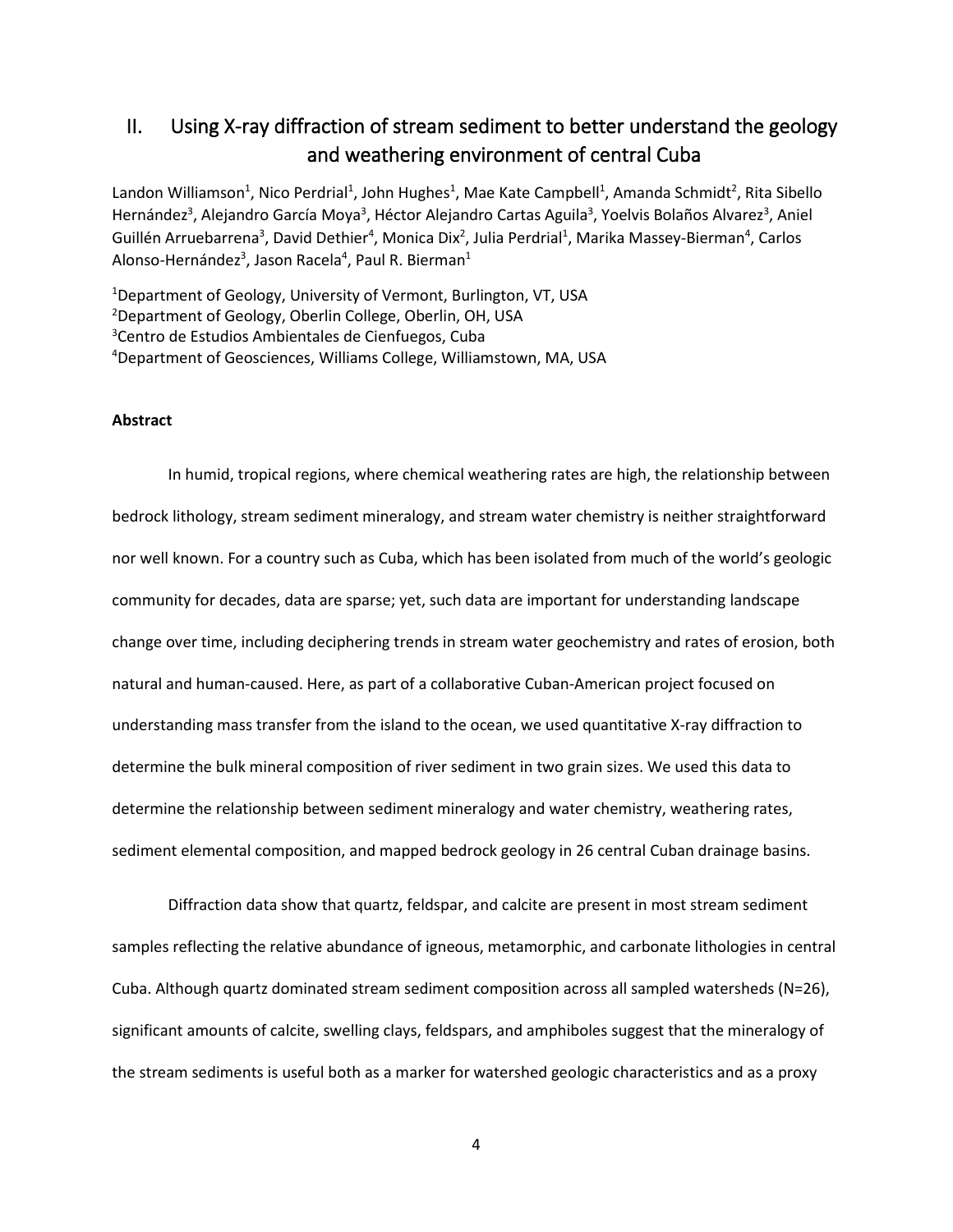for both physical and chemical weathering intensity. We find that water quality indicators such as Ca, Mg, DOC, K, and Cl can be deciphered through quantification of weathering-prone minerals such as calcite and weathering products such as swelling clays present in transport-limited streams. Additionally, we suggest that sediment mineralogy may provide insight into water quality parameters over longer time periods than traditional water samples. In combination with other data, mineralogical analysis of stream sediments can be used to determine the lithologic influence on local sediment and water composition in individual watersheds.

#### **Introduction**

Accurate description of the composition and distribution of bedrock underlying watersheds is crucial to understanding weathering processes, erosion, nutrient inputs, and geologic histories both regionally and globally (Johnsson, 1993; Mage and Porder, 2013; Keen-Zebert et al., 2017). In heavily vegetated regions such as Cuba, unweathered outcrops are rare and field access is limited, making traditional bedrock mapping difficult. In areas like this, quantifying the composition of stream sediments allows for the indirect sampling of an entire drainage basin from a single sample while simultaneously providing insight into the weathering processes affecting minerals as they travel from their bedrock source to, and down, stream networks (Johnsson, 1993). However, quantifying source rock composition using stream sediment mineralogy is difficult and uncertain because the composition and grain size distribution of stream sediment as it moves downstream is influenced by authigenesis, chemical and physical weathering, hydrodynamic sorting, and diagenesis, each of which are intimately interrelated and controlled by many interacting drivers (Schock and Steidtmann, 1976; Johnsson, 1993; Clark et al., 2017).

Here, we use quantitative powder x-ray diffraction to determine the mineralogical composition of 26 stream sediment samples from Central Cuba. We use these data to infer the mineral composition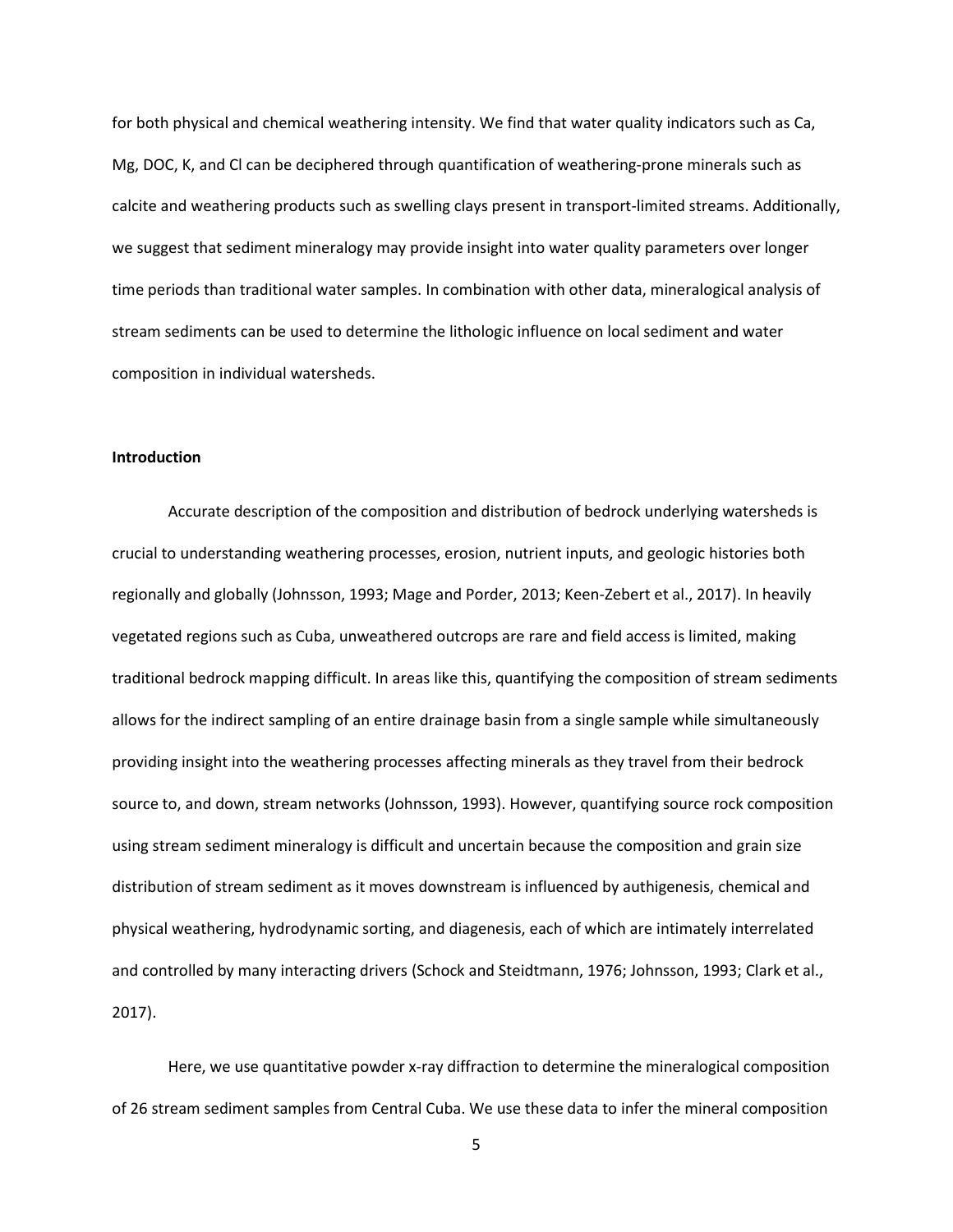of rock formations underlying drainage basins upstream. We compare XRD-based mineralogic data to stream water chemistry, sediment elemental composition, and <sup>10</sup>Be-derived erosion rate data to infer the type and rate of regional weathering processes.



#### **Background**

1. Geology –

Cuba's bedrock geology is a complex mixture of young volcanic rock, older marine sedimentary rock, younger sedimentary rock from the weathering of basement rocks, and metamorphic forms of most of these rock types resulting from plate collision (Case and Holcombe, 1980; Schmidt et al., 2016). Cuba emerged after the breakup of Pangea ~135 ma as the North American Plate and the Caribbean plate converged, initiating subduction of the North American Plate. Over millions of years, this process produced magma that rose to the surface, erupted, and solidified, forming the backbone of Cuba as we know it today (Iturralde-Vinent et al., 2016). Due to its volcanic history, Cuba is largely underlain by igneous rock with high silica content, but also contains localized igneous rock with high Mg and Fe content (Pardo, 1975; French and Schenk, 2004; Iturralde-Vinent et al., 2016). Additionally, Cuba's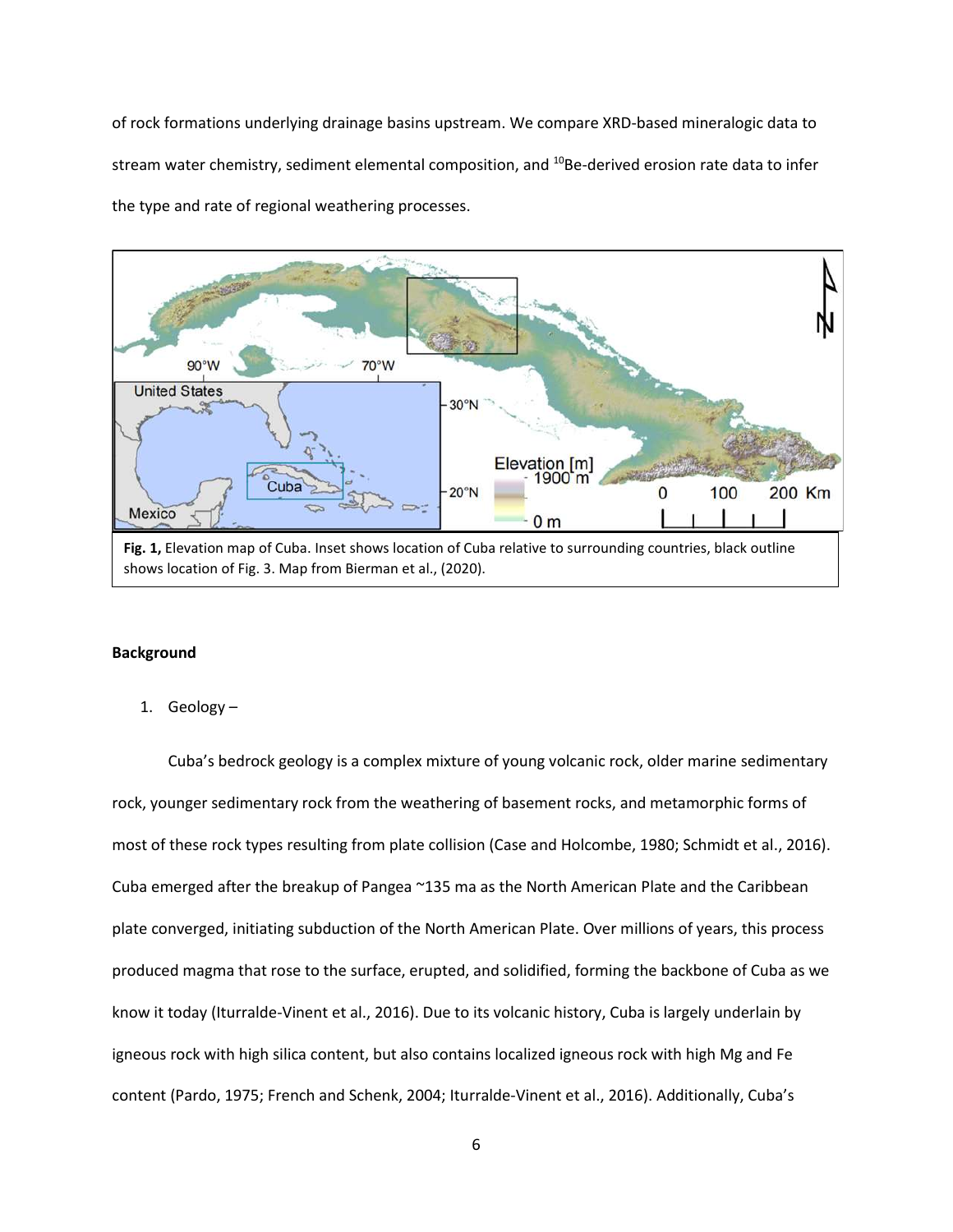position in an ocean basin resulted in the deposition of marine sedimentary rock with high calcite content (Iturralde-Vinent et al., 2016; French and Schenk, 2004). Most of these rock types also exist in forms that have been altered by the heat and pressure caused by past volcanic and metamorphic processes and the faulting of Cuba's active plate boundary (Case and Holcombe, 1980). Though the general geologic history of Cuba is established, analysis of local rock type and mineralogy will help properly contextualize landscape analyses from a geochemical perspective.

2. Physical geography -

Cuba is the largest Caribbean island (105,000 km<sup>2</sup>). The terrain is primarily low-lying with uplands where streams head before flowing across plains towards the coasts. Pico Turquino (1,999 m), the highest peak, is located in the Sierra Maestra mountains on the southeast coast. Central Cuba, the focus of this study, contains the Escambray mountains to the south with abundant central/northern plains and hills throughout.

#### 3. Weather, climate, and vegetation -

Cuba's climate is warm and tropical with dry winter months and wet summer and fall months. Villa Clara, central Cuba, has an average temperature of 24.8°C and experiences an annual rainfall of 1570 mm (Climate-data.org). Under the Koppen-Geiger classification, central Cuba is classified as almost entirely tropical savanna with tropical monsoon in the mountainous areas and small temperate regions at the highest peaks (Beck et al., 2018). Farmed plains, diverse three-canopy layer rainforests, twocanopy seasonal evergreen forests, one- to two-canopy semi-deciduous forests, single-canopy tropical karstic forests, one- to two-canopy dry forests, freshwater swamps, savannas, and grasslands are all present in central Cuba with mangroves and scrublands occupying the coasts (Prance and Borhidi, 1993).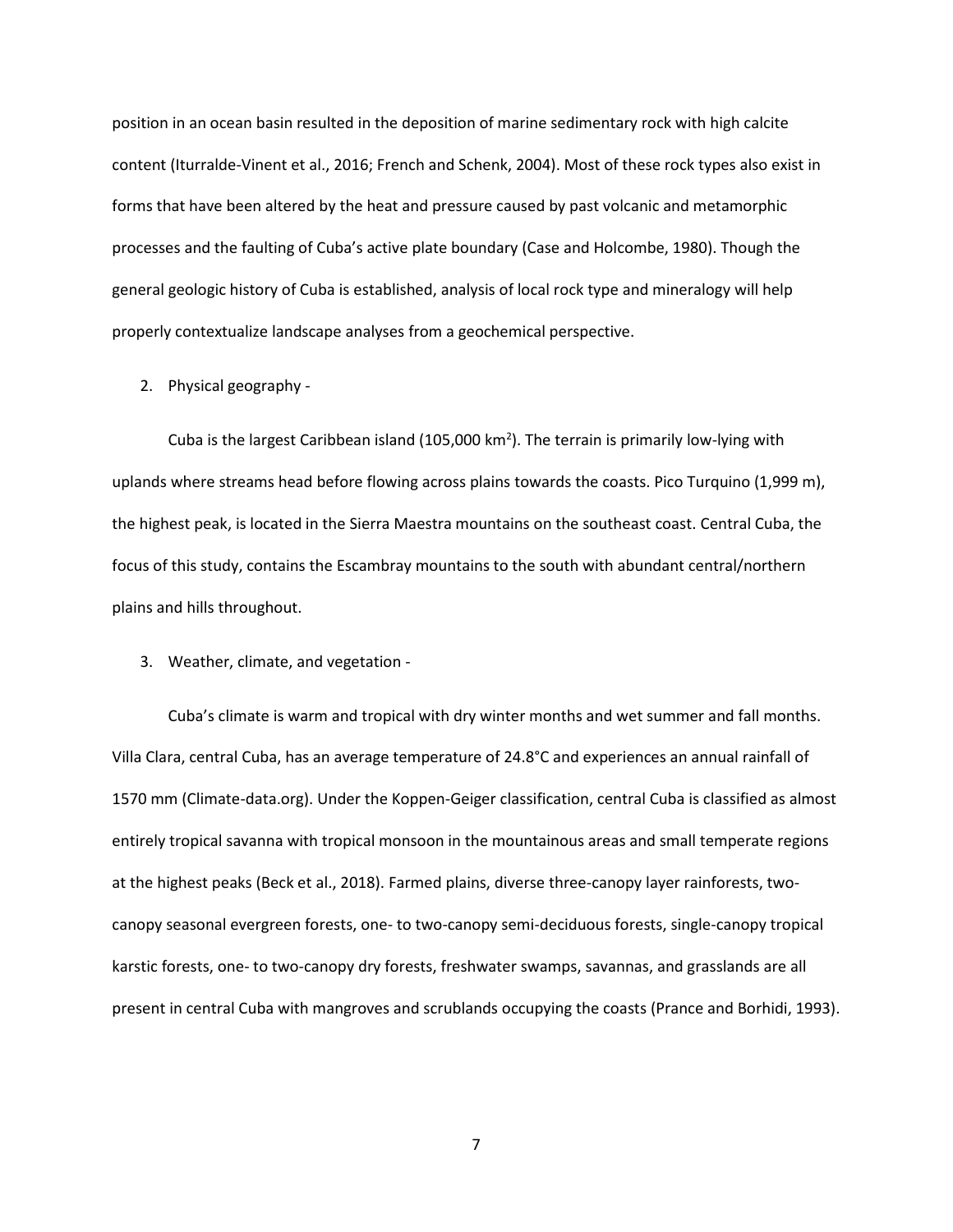#### 4. Landscape history (humans) -

Before Spanish occupation began in 1492, Cuba was 92-95% covered by forests and woodlands and indigenous peoples grew cassava, yucca, and maize (Borhidi and Muñiz, 1980; Cosculluela, 1946). Woodland and forest cover plummeted to 8-13% from the start of the 19<sup>th</sup> century through the 20<sup>th</sup> century as woodland areas were cleared for agriculture including sugar-cane production, cattle breeding, and tobacco production (Borhidi and Muñiz, 1980; Zepeda, 2003). Cuba's history of largescale, industrial sugarcane agriculture during a period of heavy dependence on industrial chemicals and petroleum (1959-1991) was followed by 25 years of small scale, organic conservation agriculture during and after the special period (1991-present). Since the beginning of the special period, forest cover has recovered to 36% (Galford et al., 2018).

#### **Methods**

Sediment samples were collected from central Cuban streams in summer 2018 (Bierman et al., 2020). We used X-ray powder diffraction for mineralogic analysis and scanned 26 stream sediment samples, each from a different watershed, in two grain sizes (fine: <63 µm, and coarse: 250-850 µm). Samples were 1) wet sieved to isolate two grain sizes and thus normalize for hydrodynamic sorting, which can obscure comparisons between unconsolidated samples (Johnsson, 1993), 2) oven dried at 65° C, 3) ground to a powder with an agate mortar and pestle, 4) scanned on a standard glass slide, 5) rinsed with tap water in a ceramic dish to isolate heavy minerals, 6) air dried, 7) re-ground, and 8) scanned on a zero-background plate (washed scan). Scans were performed from 5-55˚ (2ϴ) at 2˚/minute using a Rigaku MiniFlex II diffractometer equipped with a Cu Kα X-ray tube. Diffractograms were analyzed and quantified for mineral abundances using the Rietveld module in Rigaku PDXL (v. 1.6.0.0). All Rietveld simulations were performed using a consistent set of reference minerals included in the PDF-2 database.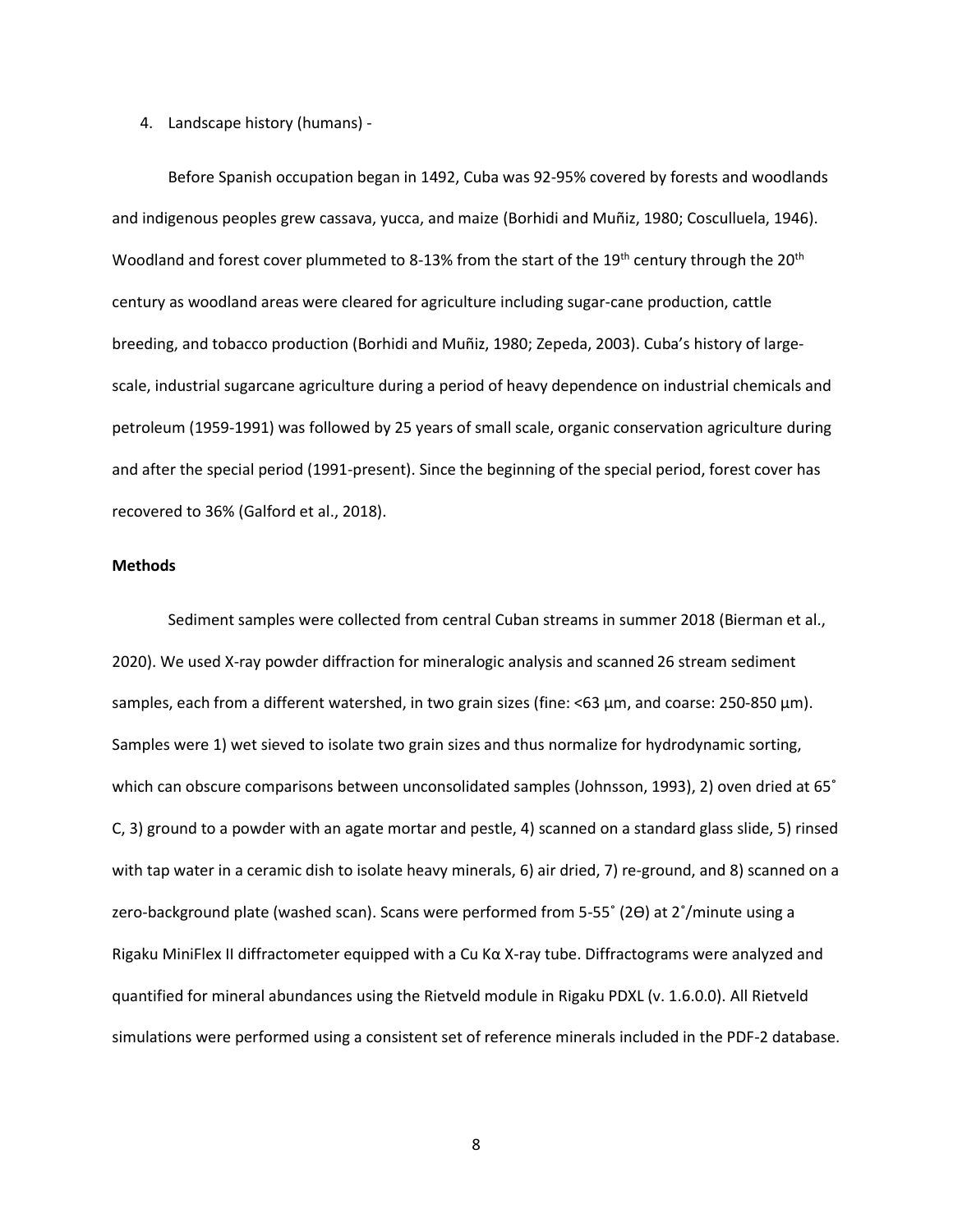To analyze the clay fraction and identify swelling clays as well as specific clay species, 12 samples were placed in ethanol, shaken vigorously, and then sonicated for 1 minute before the suspended material was pipetted off to isolate the <50  $\mu$ m fraction. These extracted fractions were pipetted onto a glass side (in preferred orientation), air dried, scanned from 3-25° (2ϴ) at 1°/minute, heated to 400° C, scanned again, then heated to 550° C before being scanned a final time. For 3 of 12 samples, the final scan was not possible since the slide was damaged during heating and there was no extra sample material.

Mineral abundances calculated from XRD were compared to percent area in the drainage basin of each underlying lithology based on Case and Holcombe, 1980), water chemistry data (Bierman et al., 2020), XRF data for sediment elemental composition (See data repository for XRF table, personal communication, Yoelvis Bolanos), and in situ <sup>10</sup>Be data (Campbell et al., 2019) using scatter plots and ternary plots to test correlations between mineral abundance and other metrics.

#### **Results**

Most samples are dominated by quartz (coarse: 1.4 to 69.7%; mean = 33.2%, fine: 3.1 to 68%; mean = 18.6%) and feldspar (coarse: 0 to 74%; mean = 30.8%, fine: 0 to 89.0%; mean = 29.6%) with lesser amounts of calcite (coarse: 0 to 34.9%; mean = 10.6%, fine: 0 to 52.2%; mean = 12.5%), mica (coarse: 0 to 80.0%; mean = 3.8%, fine: 0 to 92%; mean = 13.8%), amphibole (coarse: 0 to 35.1%; mean = 5.9%, fine: 0 to 31.9%, mean = 5.9%), pyroxene (coarse: 0 to 59%; mean = 5.5%, fine: 0 to 34%; mean = 4.7%), oxide minerals (coarse: 0 to 15.7%; mean = 2.1%, fine: 0 to 33.3%, mean = 4.5%), and chlorite minerals (coarse: 0 to 6%, mean = 0.4%, fine: 0 to 24%; mean = 2.8%). Serpentine and zeolite minerals

|              |      |                |           |                | feldspar quartz calcite 10Å clay mica amphibole pyroxene oxide chlorite zeolite serpentine |     |     |     |     |     |
|--------------|------|----------------|-----------|----------------|--------------------------------------------------------------------------------------------|-----|-----|-----|-----|-----|
| 250-850 µm   |      | 30.8 33.2 10.6 |           | $7.0\quad 3.8$ | 5.9                                                                                        | 5.5 | 2.1 | 0.4 | 0.1 | 0.8 |
| $< 63 \mu m$ | 29.6 |                | 18.6 12.5 | $9.0$ 13.8     | 5.4                                                                                        | 4.7 | 4.5 | 2.8 | 0.2 | 0.0 |

guantified based on XRD data using the Rietveld module in Rigaku PDXL software (v. 1.6.0.0) '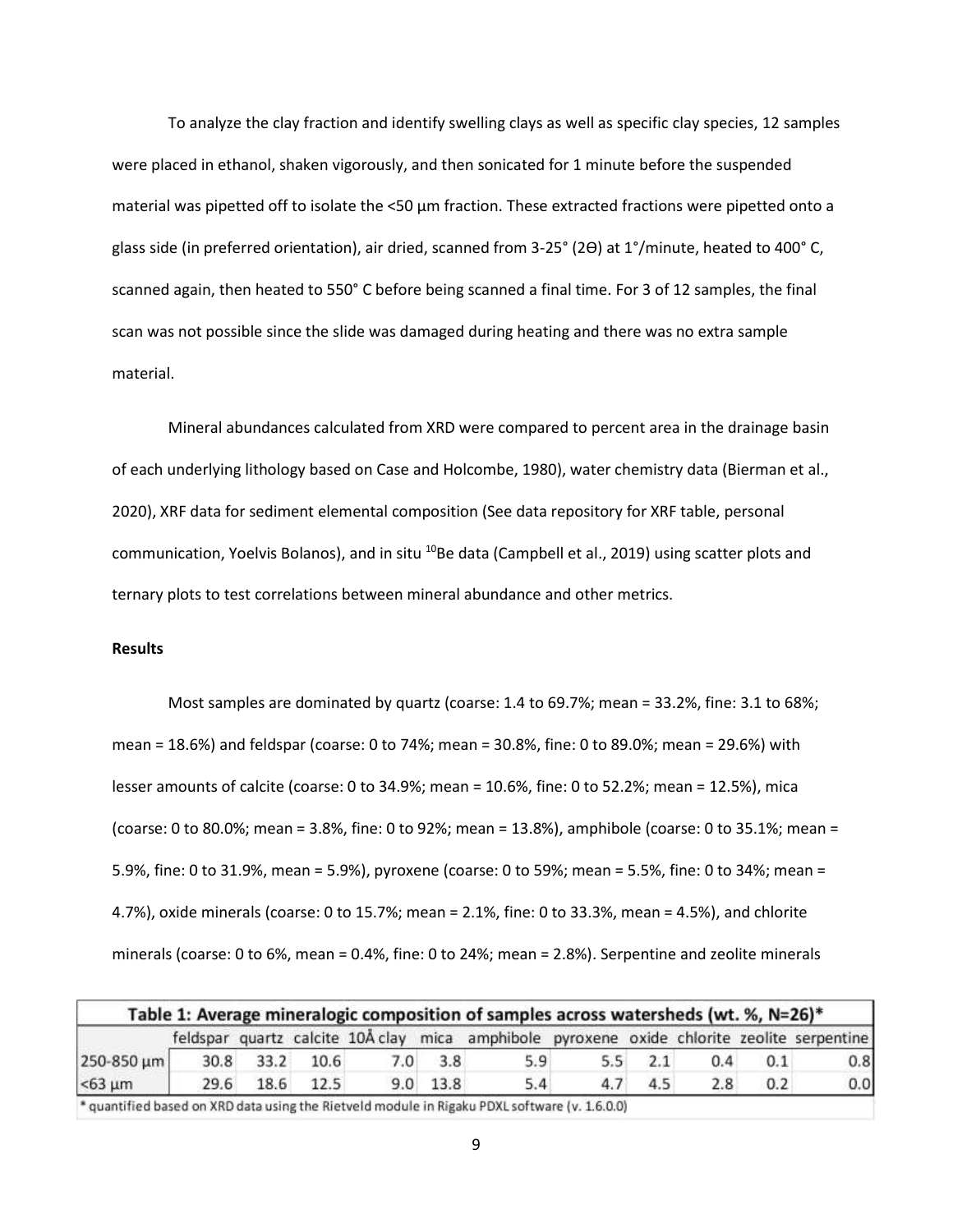are detected but scarce, and serpentine minerals are only detected in the coarse grain size (Table 1). Feldspars, amphiboles, pyroxenes, and zeolites show little to no content variation between grain sizes. Quartz is almost twice as abundant in the coarse fraction and micas are more than four times as abundant in the fine fraction than in the coarse fraction. Calcite, clay, chlorite, and oxide are all slightly more abundant in the fine fraction than in the coarse fraction. Heat treatment tests show 10Å clay peaks collapsed after heating to 400° C and no change after subsequently heating to 550° C in every tested sample with usable data (n=9), indicating the presence of swelling clays (Fig. 2).

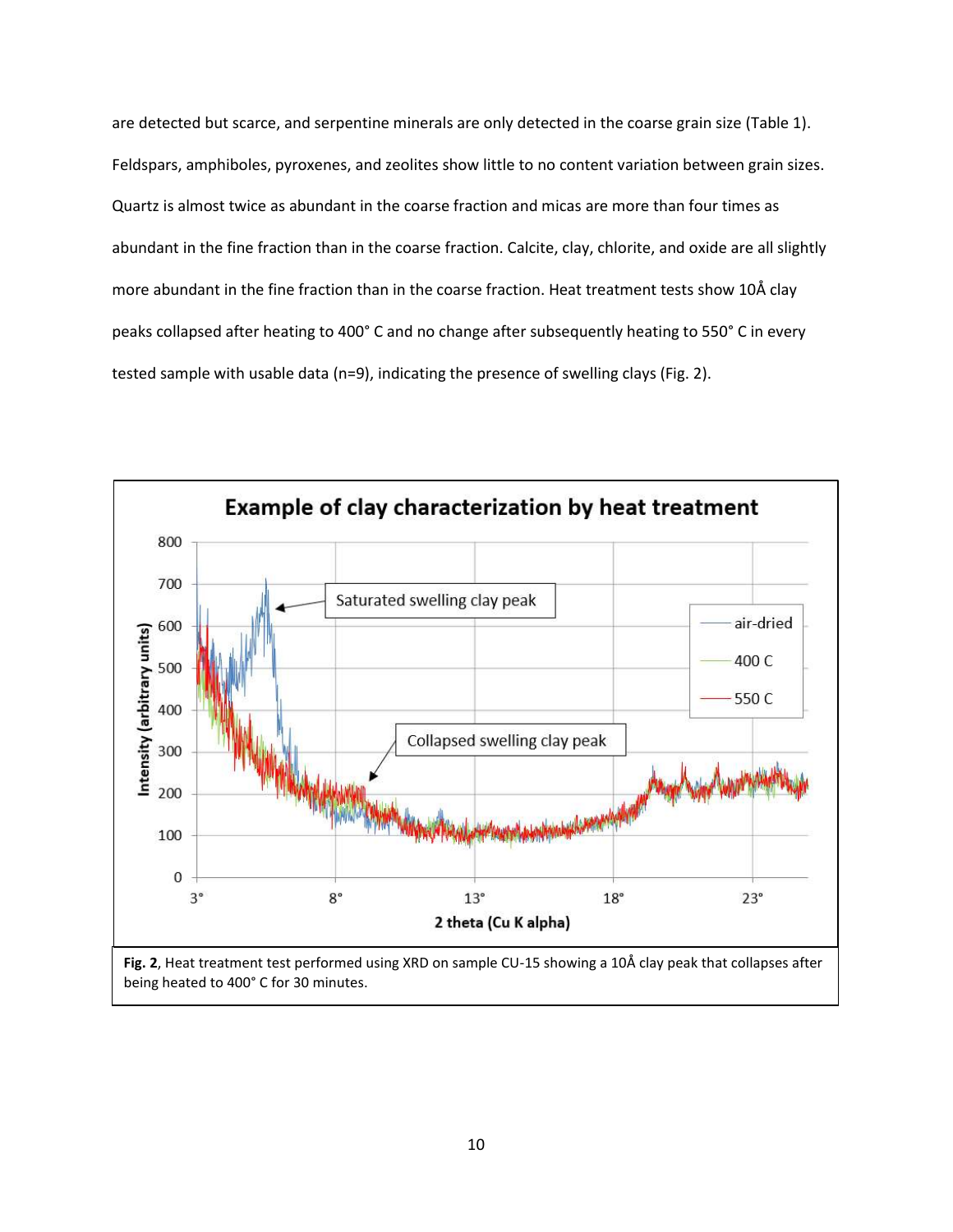1. Mineralogical comparison between stream sediments and bedrock -

In many cases, samples from watersheds underlain by similar bedrock (Case and Holcombe, 1980) contain similar minerals, but have significant variability in the quantity of each mineral (Fig. 3, 4). Watersheds where 100% of the underlying bedrock is metamorphic contain large amounts of quartz. Calcite is the second-most dominant mineral in streams dominated by metamorphic bedrock except in sample CU-101 where feldspars are equally abundant and sample CU-110 where feldspars are more abundant. Samples from watersheds underlain entirely by marine carbonate all contain quartz and calcite. 75% of 100% metamorphic samples contain feldspars, and half contain pyroxenes. The 100% marine carbonate basins can be divided into two distinct groups: 1) the larger watersheds, CU-120 and CU-121 (both  $\sim$ 50 km<sup>2</sup>) which both contain large amounts of clay minerals, and 2) the smaller watersheds, CU-122 ( $\approx$ 2 km<sup>2</sup>) and CU-132 ( $\approx$ 23 km<sup>2</sup>) which both contain no detectable clay.



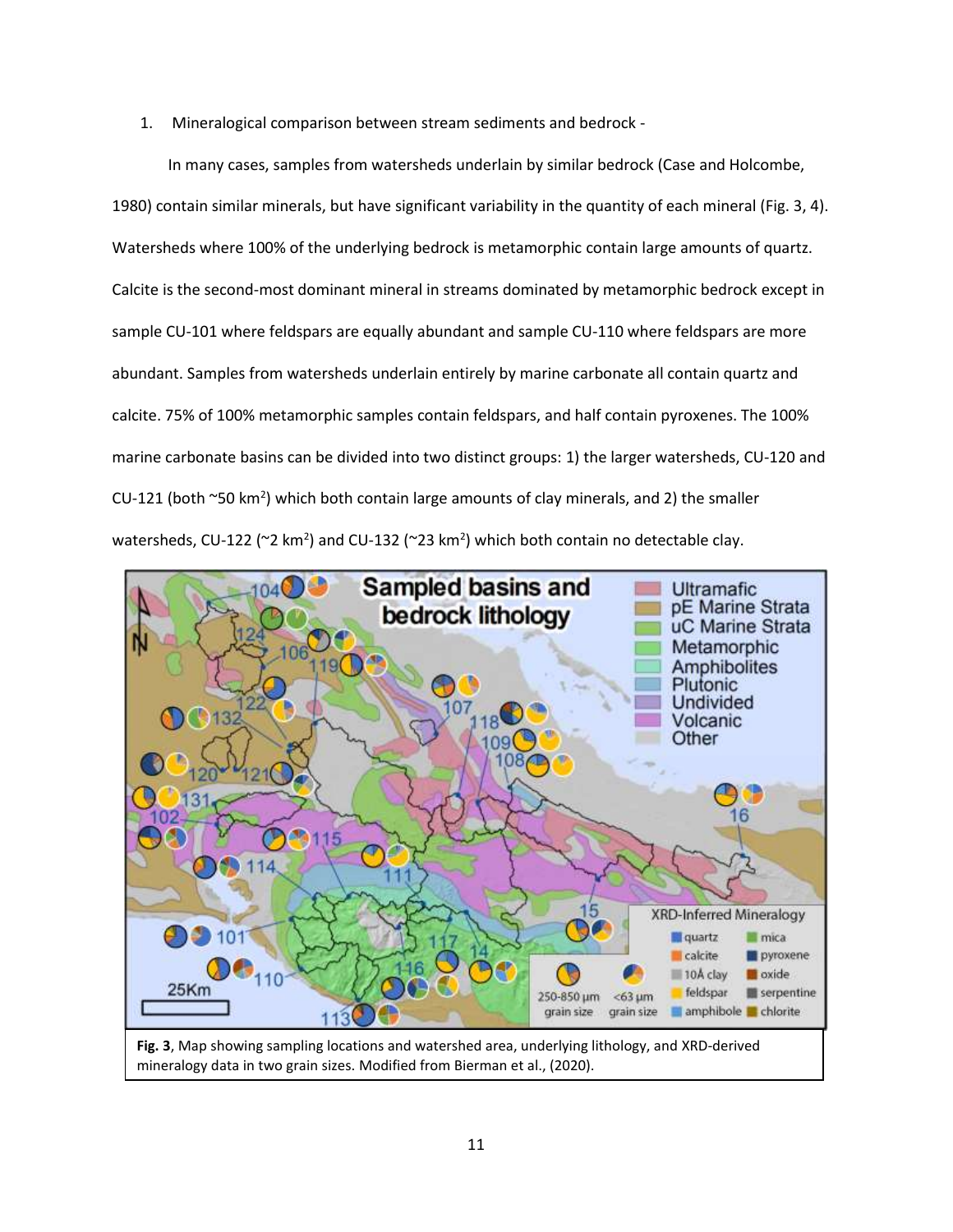

are significant (p < 0.05) in many cases with correlation coefficients reaching 0.89 (silicic plutons vs. feldspar in the fine grain size; Table 2). Notable correlations between percent lithologic coverage and percent mineral composition include: 1) Marine carbonate lithologic units show no correlation with calcite; are negatively correlated with amphibole; and are positively correlated with clay and mica (Fig. 5); 2) Metamorphic lithologic units are positively correlated with quartz, mica, and oxide, and are negatively correlated with felspar; 3) Mafic lithologic units are positively correlated with feldspar, pyroxene, and amphibole and are negatively correlated with calcite, clay, and mica; 4) Silicic plutons are negatively correlated with quartz, calcite, mica, clay, and pyroxene, and are positively correlated with feldspar and amphibole (Table 2).

Mineralogic ternary plots (Fig. 6A-B) show a similar distribution of minerals between grain sizes with most samples tending towards mafic-dominated and calcite-dominated with clay-dominated being the least abundant (clay proportion is <30% in 20/26 coarse grain samples (A), and 16/26 fine grain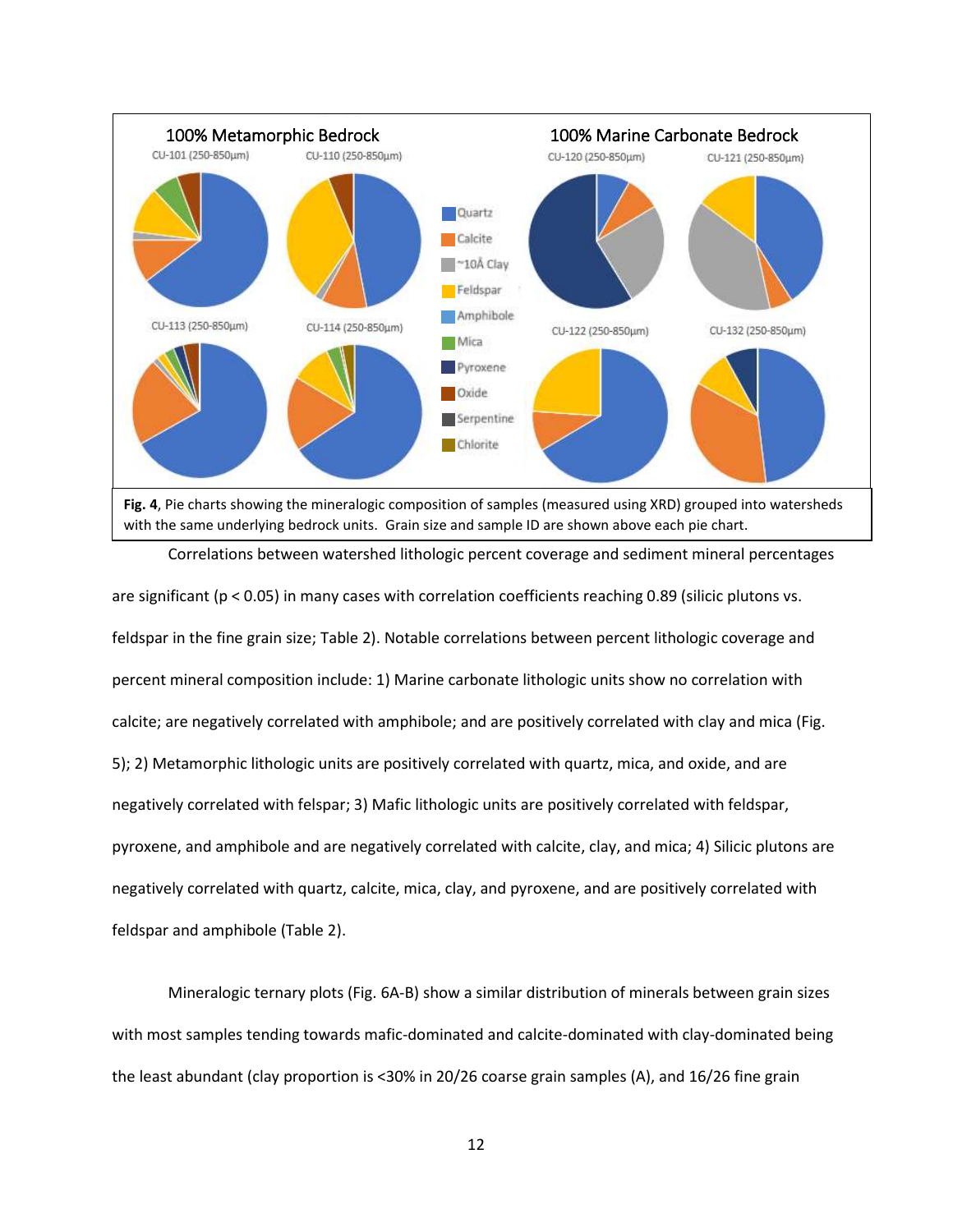samples (B)). There are greater relative amounts of calcite in the coarse grain size (average of 38.4% in the coarse grain size, average of 29.1% in the fine grain size) and greater relative amounts of clay in the fine grain size (average of 18.4% in the coarse grain size, average of 24.6% in the fine grain size). The lithologic ternary plot based on the map from Case and Holcombe, 1980) indicates that most basins (17/26) are dominated by marine carbonate and mafic lithologies with only 9 watersheds dominated by metamorphic lithologies (Fig. 6C).



study) measured using XRD.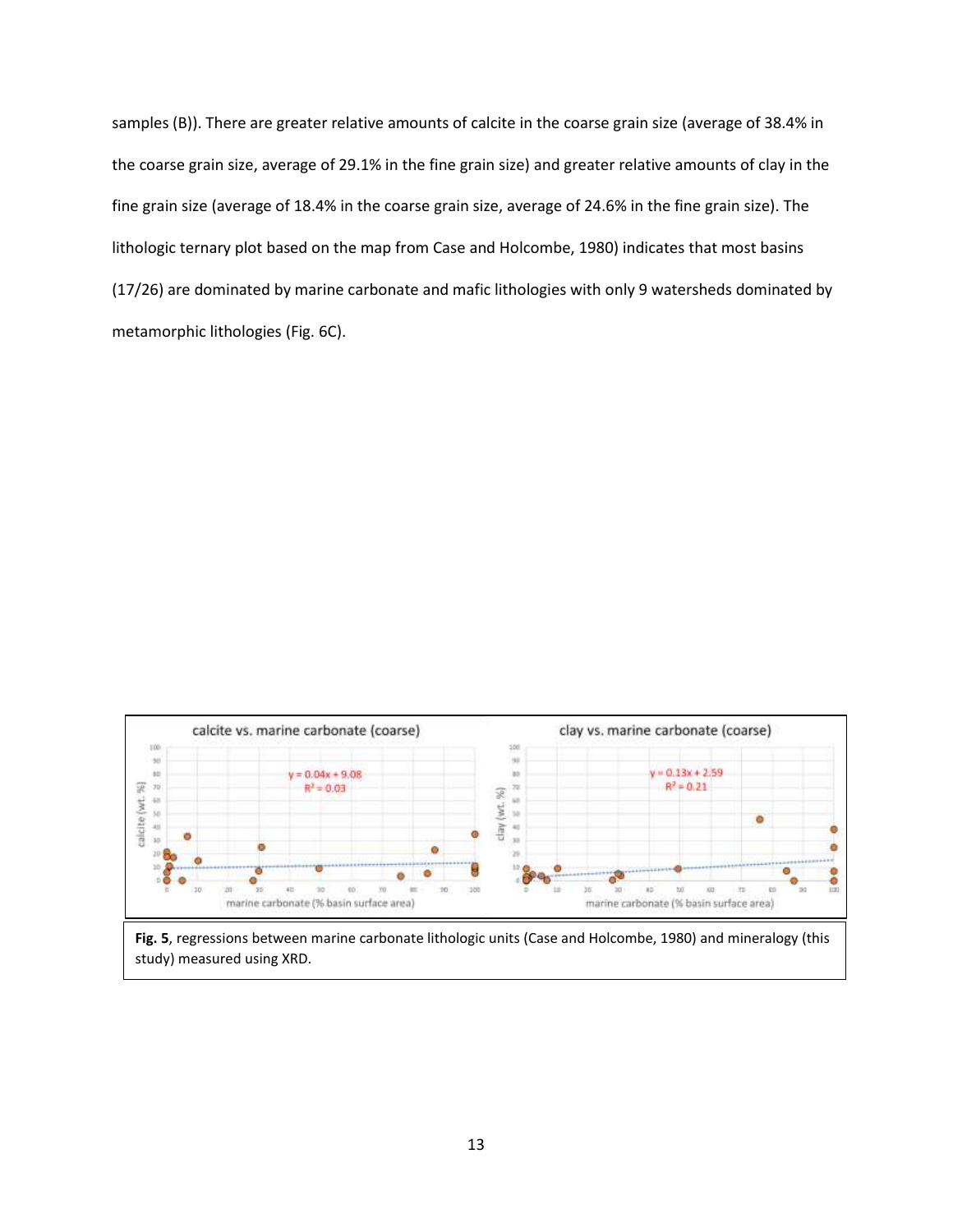| Table 2: Correlation coefficient values for XRD-derived    |                                                                            |         |         |                        |  |
|------------------------------------------------------------|----------------------------------------------------------------------------|---------|---------|------------------------|--|
| mineralogy (wt. %) vs. bedrock (area %) in two grain sizes |                                                                            |         |         |                        |  |
|                                                            | Marine Carbonate Metamorphic Mafic                                         |         |         | <b>Silicic Plutons</b> |  |
| Quartz (250-850µm)                                         | 0.01                                                                       | 0.64    | $-0.43$ | $-0.48$                |  |
| Quartz (<63µm)                                             | $-0.40$                                                                    | 0.41    | 0.07    | $-0.50$                |  |
| Calcite (250-850µm)                                        | $-0.02$                                                                    | 0.02    | $-0.41$ | $-0.64$                |  |
| Calcite (<63µm)                                            | $-0.04$                                                                    | $-0.08$ | $-0.42$ | $-0.61$                |  |
| Clay (250-850µm)                                           | 0.39                                                                       | $-0.61$ | $-0.15$ | $-0.38$                |  |
| Clay ( $<$ 63 $\mu$ m)                                     | 0.28                                                                       | 0.03    | $-0.13$ | $-0.07$                |  |
| Feldspar (250-850µm)                                       | $-0.51$                                                                    | $-0.59$ | 0.33    | 0.49                   |  |
| Feldspar (<63µm)                                           | 0.09                                                                       | $-0.47$ | 0.28    | 0.89                   |  |
| Amphibole (250-850µm)                                      | $-0.47$                                                                    | $-0.19$ | 0.30    | 0.89                   |  |
| Amphibole (<63µm)                                          | $-0.33$                                                                    | $-0.41$ | 0.05    | 0.36                   |  |
| Mica (250-850µm)                                           | 0.27                                                                       | 0.49    | $-0.09$ | $-0.41$                |  |
| Mica $( < 63 \mu m)$                                       | 0.47                                                                       | 0.71    | $-0.24$ | $-0.40$                |  |
| Pyroxene (250-850µm)                                       | 0.35                                                                       | 0.31    | 0.29    |                        |  |
| Pyroxene (<63µm)                                           | 0.08                                                                       | $-0.12$ | 0.10    | $-0.74$                |  |
| Oxide (250-850µm)                                          | $-0.15$                                                                    | 0.39    | 0.15    | 0.80                   |  |
| Oxide $( < 63 \mu m)$                                      | $-0.39$                                                                    | 0.45    | $-0.05$ | $-0.40$                |  |
| Serpentine (250-850µm)                                     | $-0.12$                                                                    |         | $-0.34$ |                        |  |
| Serpentine (<63µm)                                         |                                                                            |         |         |                        |  |
| Chlorite (250-850µm)                                       | $-0.26$                                                                    | 0.32    |         | $-0.40$                |  |
| Chlorite (<63µm)                                           | $-0.13$                                                                    | 0.04    | $-0.09$ | 0.08                   |  |
| Zeolite (250-850µm)                                        | $-0.23$                                                                    | $-0.49$ | 0.28    | $-0.58$                |  |
| Zeolite (<63µm)                                            | $-0.26$                                                                    | 0.28    |         |                        |  |
| significant correlation (p-value < $0.05$ )                |                                                                            |         |         |                        |  |
|                                                            | significant correlation in both grain sizes (p-value < $0.05$ , same sign) |         |         |                        |  |
| not enough data to calculate                               |                                                                            |         |         |                        |  |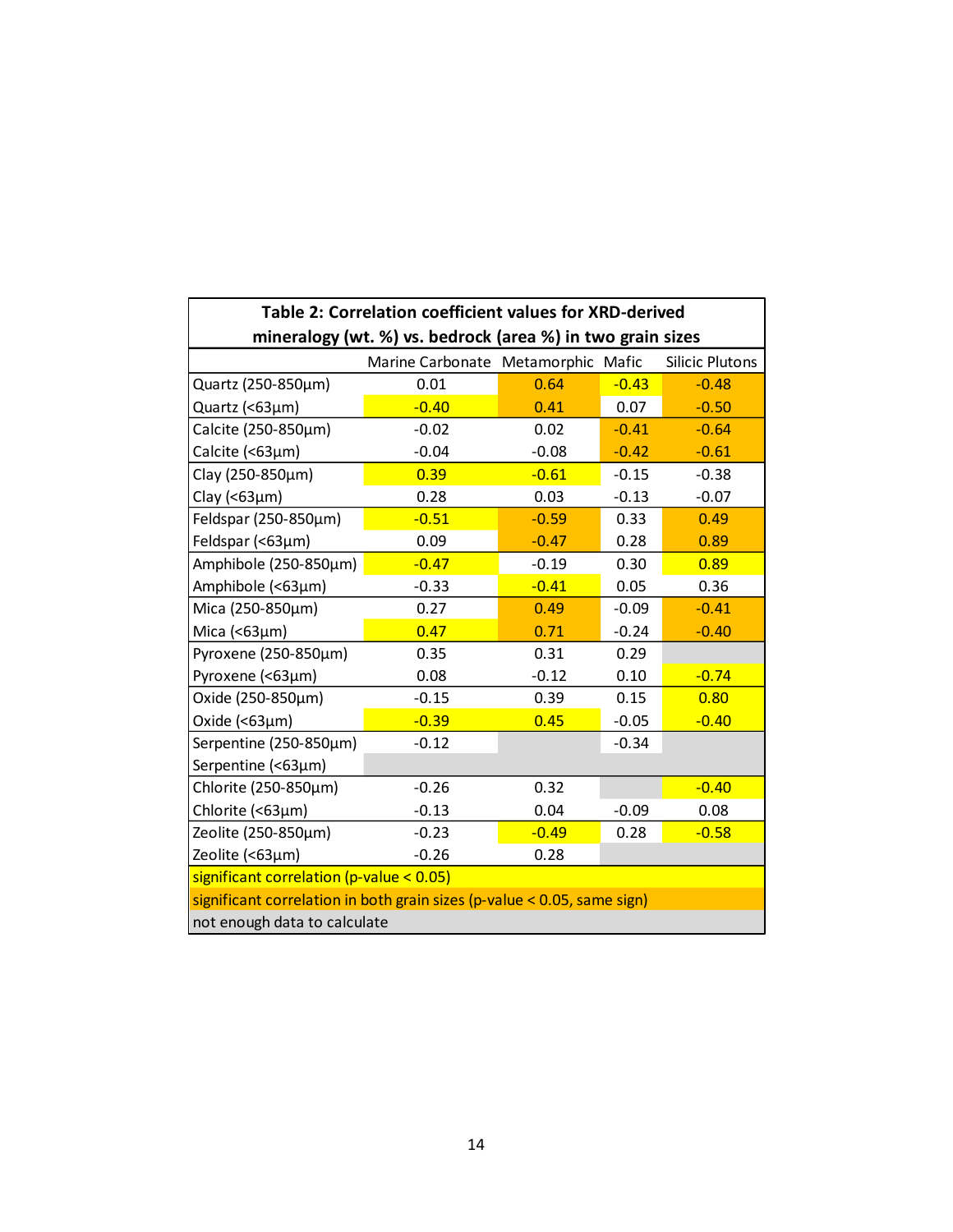

C ö

10%

100%

 $\circ$ 

**Fig. 6**, A and B) ternary plots showing the spread of mineralogy in both grain sizes in terms of calcium, clay, and mafic mineral content. Values are adjusted so the sum of these minerals is 100% for each sample. Here, mafic minerals include amphibole, mica, pyroxene, and serpentine groups. C) ternary plot showing the spread of the three most prevalent lithologies based on Case and Holcombe, , 1980), also adjusted to sum to 100%.



hthic t one

90%

O%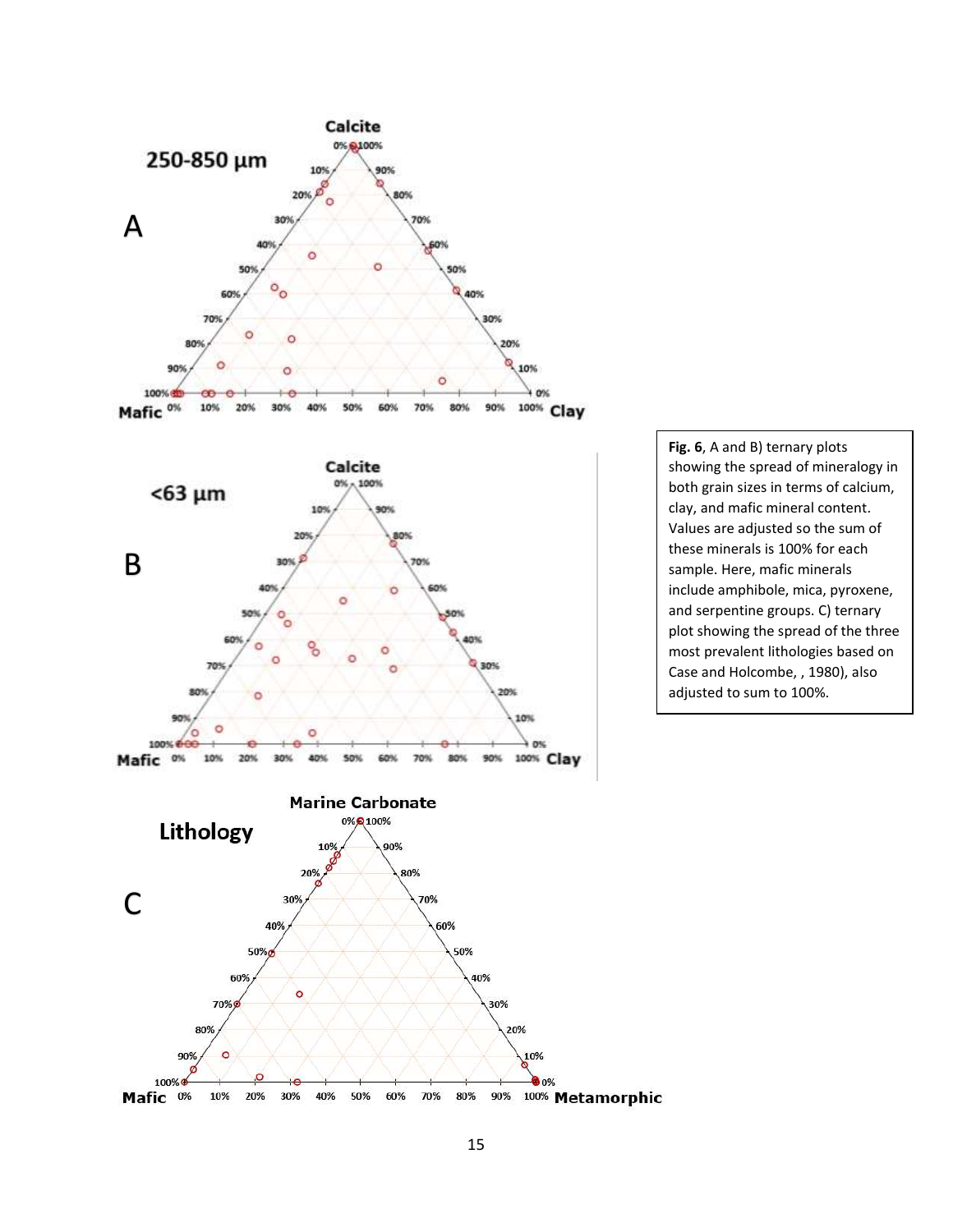2. Comparison between stream sediment mineralogy and stream water chemistry –

For most elements and compounds (N=17), stream water and sediment mineral composition are not correlated. Out of a total of 357 regressions, only 35 yield p values <0.05. Notable correlations comparing XRD data to water chemistry include: calcite with dissolved Ca; clay with dissolved Mg, DOC, dissolved Cl, dissolved K, and dissolved Na; mica with TDN; feldspar with dissolved SiO<sub>2</sub>, and quartz inversely with dissolved  $SiO<sub>2</sub>$  (Fig. 7; table 3).

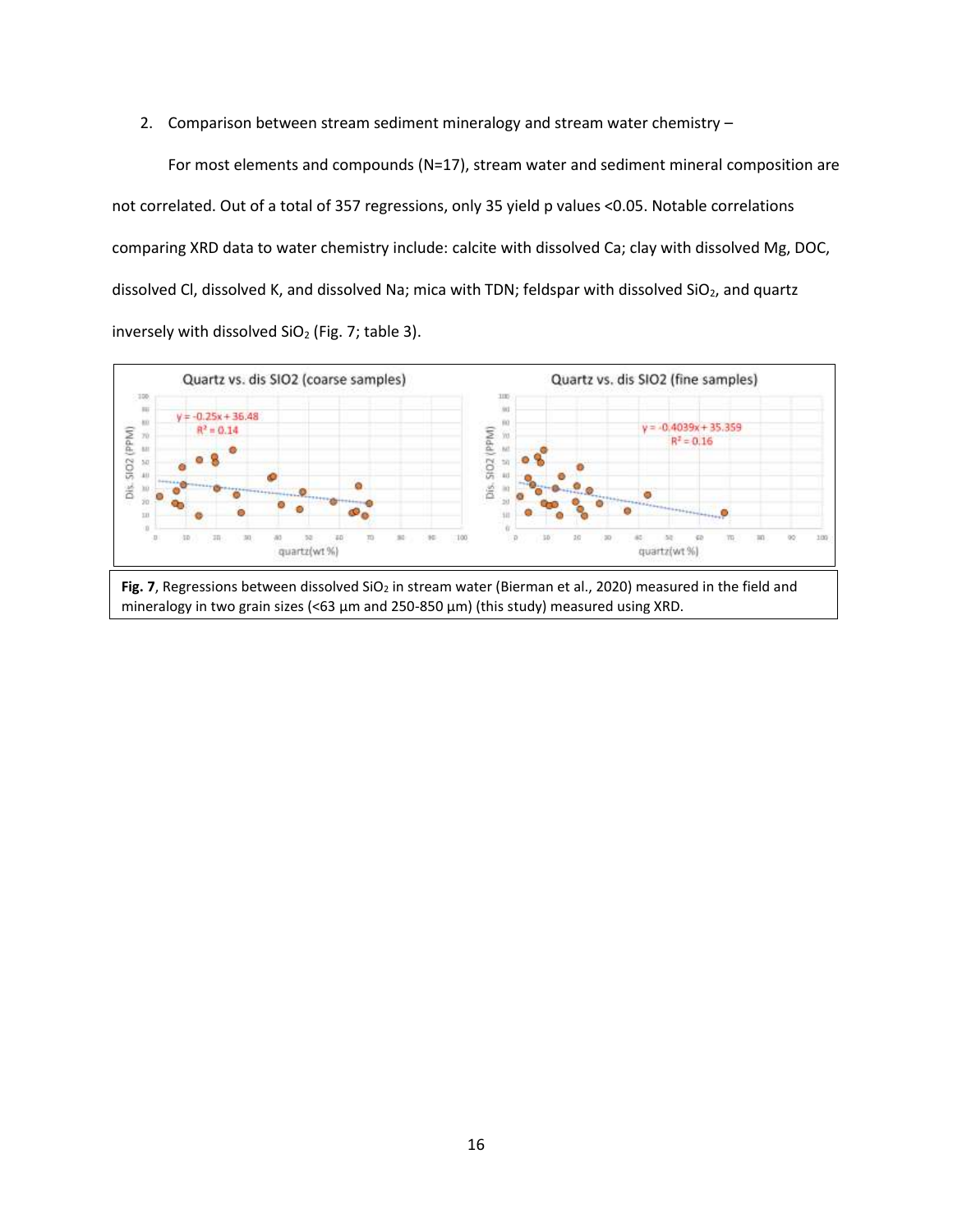| $\frac{1}{2}$ ignificant correlation (p-value < 0.05)<br>significant correlation in both grain sizes (p-value < 0.05, same sign)<br>Serpentine (<63µm)<br>Serpentine (250-850µm) -0.13 0.42 0.11 -0.07 0.30 0.30 0.30 -0.19<br>Zeolite (<63µm)<br>Zeolite (250-850µm)<br>Pyroxene (<63µm)<br>Mica (250-850µm)<br>Amphipole (<63km)<br>Amphibole (250-850pm) -0.32<br>Feldspar (<63µm)<br>Feldspar (250-850µm)<br>Chlorite (<63µm)<br>Chlorite (250-850µm)<br>Oxide (<63µm)<br>Oxide (250-850µm)<br>Pyroxene (250-850µm)<br>Mica (<63µm)<br>Calcite (<63µm)<br>not enough data to calculate<br>Clay (<63µm)<br>Clay (250-850µm)<br>Calcite (250-850µm)<br>Quartz (<63µm)<br>Quartz (250-850µm)<br>$-0.17$ 0.43 $-0.20$ -0.09<br>$-0.22$<br><b>-0.01</b><br>81.0-<br>$-0.25$<br>$-0.20$<br>$-0.25$<br>$-0.02$<br><u>റ</u><br>$-0.11$<br>$-0.01$<br>0.38<br>0.14<br>0.10<br>0.48<br>50°<br>$0.07 - 0.48 - 0.18$<br><b>D.O1</b><br>0.52<br>0.00<br>Table 3: Correlation coefficient values for XRD-derived mineralogy (wt. %)<br>-0.22<br>$-0.45$ $-0.38$ $-0.37$ $-0.37$ $-0.40$ $-0.27$<br>$-0.35 - 0.20 - 0.31$<br>$-0.20$<br>-0.33<br>$-0.20$<br>$-0.16$<br>$-0.20$<br>z<br><b>0.03</b><br>0.20<br>0.23<br>0.20<br>0.00<br>42.0-90.0-90.0-90.0-0.08 -0.08<br>$0.25 - 0.28$<br>0.00<br>0.23<br>0.06<br>-0.32<br>$-0.18$<br>$-0.15$<br>$-0.23$<br>$-0.17$<br>90.0<br>0.61 -0.28<br>$-0.15$<br>᠊ᠣ<br>0.08 -0.26<br>$0.33 - 0.03$<br>0.25<br>0.26<br>0.31<br>$0.04 - 0.19$<br>-0.19<br>$-0.25$<br>$-0.28$<br>$-0.13$<br>0.04<br>0.44<br>0.24<br>0.03<br>0.18<br>0.10 -0.34 -0.38 -0.38<br>ξ<br>0.30<br>0.30<br>vs. dissolved material in two grain sizes<br>-0.32<br>-0.29<br>$-0.09 - 0.24 - 0.24 - 0.28$<br>$-0.21 - 0.24 - 0.24 - 0.22$<br>-0.09<br>-0.30 -0.09<br>$0.01 - 0.02 - 0.02$<br>$-0.28$<br>0.41<br>0.46 0.18<br>Mg<br>0.29<br>0.04 -0.09 -0.09 -0.30<br>90.0<br>0.07 -0.18<br>$0.07 - 0.18$<br>$0.21$ 0.50<br><b>D.O1</b><br>$-0.02$<br>-0.33<br>$-0.21$<br><u>ب</u><br>0.32<br>0.33<br>92.0-<br>0.36<br>0.25<br>$-0.21$<br>$-0.02 - 0.23$<br>-0.33<br>-0.09<br>-0.18<br>$-0.18$<br>$-0.26$<br>SiO <sub>2</sub><br>0.33<br>0.50 0.07 -0.51<br>$0.32 - 0.23$<br>0.25<br>0.36<br>0.18<br>-0.09<br>$-0.03$<br>$-0.15$<br>$-0.23$<br>0.11<br>$\overline{\phantom{1}}$<br>0.41<br>0.59<br>$-0.15$<br>0.32<br>0.44<br>$-0.05$<br>$-0.14 - 0.15$<br>-0.30 -0.27<br>$-0.05$<br>$-0.02$<br>-0.14<br>$-0.15$<br>$-0.02$<br>$-0.17$<br>$-0.37$<br>0.33<br>ව<br>0.29<br>0.08 0.10 -0.03 -0.17 -0.05 -0.06 0.23 -0.11 0.33 -0.13<br>0.05<br>0.04<br>0.30<br>0.29<br>0.02<br>0.22<br>0.22<br>$-0.49$<br>$-0.06$<br>14 -0.27<br>$-0.05$<br>$-0.19$<br>$-0.11$<br>-0.37<br>-0.22 -0.39 -0.20 -0.02 -0.10 -0.08 -0.22<br><b>60°C</b><br>0.05<br>$\equiv$<br>0.31<br>0.35<br>0.02<br>$0.28 - 0.58$<br>0.03<br>0.21<br>$0.27 - 0.12$<br>0.26<br>$-0.06$<br>$-0.17$<br>$-0.24$<br>$-0.14$<br>$-0.30$<br>$-0.35$<br>$-0.26$<br>$-0.07$<br>$-0.01$<br>$\,<$<br>0.48 -0.01 -0.13<br>0.02<br>0.33<br>0.02<br>$0.68 - 0.28 - 0.47 - 0.47 - 0.21$<br>0.37<br>0.33<br>10.41 -0.37 -0.36 -0.28 -0.36 -0.03<br>$-0.24 - 0.18$<br>$-0.12$<br>$-0.32$<br>$-0.24$<br>Ť<br>ት<br>Ť<br>0.02<br>공<br>$\frac{0.21}{0.21} - 0.01 - 0.01$ 0.18 0.45<br>0.19<br>0.63<br>0.10<br>0.34<br>$0.03 - 0.03 - 0.04 - 0.01 - 0.20$<br>0.12<br>0.02<br>0.13 0.09<br>0.37<br>0.52<br>$-0.26 - 0.31 - 0.31 - 0.14$<br>80.0-<br>0.07<br>$-0.19$<br>$-0.34$<br>0.28<br><b>Sr86</b><br>60'0-<br>0.44<br>0.28<br>0.20<br>0.26<br>$0.24$ 0.24 $0.18$ -0.17 -0.27 -0.17<br>$-0.13 - 0.03$<br>$-0.19 - 0.22$<br>$-0.34 - 0.23$<br>0.07 0.07<br>$0.08 - 0.10$<br>0.19 - 0.20<br>$0.28 - 0.07$<br>0.20<br>$0.09 - 0.15 - 0.23$ $0.41 - 0.15$<br>0.45<br>0.27 0.25<br>0.27<br>$-0.10$<br><b>Sr88</b><br>0.17<br>$0.11$ $0.44$ $-0.26$<br>0.40 0.16<br>$-0.18$<br>Ba<br>-0.12 0.15 -0.34<br>$0.04 - 0.20$<br>$-0.01$<br>-0.01 0.06<br>-0.21 -0.36<br>90.0-<br>$-0.27$<br>0.57 -0.14<br>$-0.27$<br>$-0.16$<br>$-0.29 - 0.05$<br>DOC<br>$-0.28$<br>0.11<br>90.0-<br>0.24<br>0.22<br>$\overline{D}$<br>0.04<br><b>0.01</b><br>0.49<br>$-0.02$<br>$-0.13$<br>$-0.04$<br>-0.05<br>0.01<br>$-0.21$<br>0.04<br>-0.19<br>0.12<br>$-0.15$<br>0.61<br>80.0<br><b>60°C</b><br>0.27<br>0.03<br>Area<br>0.21 |  |
|---------------------------------------------------------------------------------------------------------------------------------------------------------------------------------------------------------------------------------------------------------------------------------------------------------------------------------------------------------------------------------------------------------------------------------------------------------------------------------------------------------------------------------------------------------------------------------------------------------------------------------------------------------------------------------------------------------------------------------------------------------------------------------------------------------------------------------------------------------------------------------------------------------------------------------------------------------------------------------------------------------------------------------------------------------------------------------------------------------------------------------------------------------------------------------------------------------------------------------------------------------------------------------------------------------------------------------------------------------------------------------------------------------------------------------------------------------------------------------------------------------------------------------------------------------------------------------------------------------------------------------------------------------------------------------------------------------------------------------------------------------------------------------------------------------------------------------------------------------------------------------------------------------------------------------------------------------------------------------------------------------------------------------------------------------------------------------------------------------------------------------------------------------------------------------------------------------------------------------------------------------------------------------------------------------------------------------------------------------------------------------------------------------------------------------------------------------------------------------------------------------------------------------------------------------------------------------------------------------------------------------------------------------------------------------------------------------------------------------------------------------------------------------------------------------------------------------------------------------------------------------------------------------------------------------------------------------------------------------------------------------------------------------------------------------------------------------------------------------------------------------------------------------------------------------------------------------------------------------------------------------------------------------------------------------------------------------------------------------------------------------------------------------------------------------------------------------------------------------------------------------------------------------------------------------------------------------------------------------------------------------------------------------------------------------------------------------------------------------------------------------------------------------------------------------------------------------------------------------------------------------------------------------------------------------------------------------------------------------------------------------------------------------------------------------------------------------------------------------------------------------------------------------------------------------------------------------------------------------------------|--|
|                                                                                                                                                                                                                                                                                                                                                                                                                                                                                                                                                                                                                                                                                                                                                                                                                                                                                                                                                                                                                                                                                                                                                                                                                                                                                                                                                                                                                                                                                                                                                                                                                                                                                                                                                                                                                                                                                                                                                                                                                                                                                                                                                                                                                                                                                                                                                                                                                                                                                                                                                                                                                                                                                                                                                                                                                                                                                                                                                                                                                                                                                                                                                                                                                                                                                                                                                                                                                                                                                                                                                                                                                                                                                                                                                                                                                                                                                                                                                                                                                                                                                                                                                                                                                                             |  |
|                                                                                                                                                                                                                                                                                                                                                                                                                                                                                                                                                                                                                                                                                                                                                                                                                                                                                                                                                                                                                                                                                                                                                                                                                                                                                                                                                                                                                                                                                                                                                                                                                                                                                                                                                                                                                                                                                                                                                                                                                                                                                                                                                                                                                                                                                                                                                                                                                                                                                                                                                                                                                                                                                                                                                                                                                                                                                                                                                                                                                                                                                                                                                                                                                                                                                                                                                                                                                                                                                                                                                                                                                                                                                                                                                                                                                                                                                                                                                                                                                                                                                                                                                                                                                                             |  |
|                                                                                                                                                                                                                                                                                                                                                                                                                                                                                                                                                                                                                                                                                                                                                                                                                                                                                                                                                                                                                                                                                                                                                                                                                                                                                                                                                                                                                                                                                                                                                                                                                                                                                                                                                                                                                                                                                                                                                                                                                                                                                                                                                                                                                                                                                                                                                                                                                                                                                                                                                                                                                                                                                                                                                                                                                                                                                                                                                                                                                                                                                                                                                                                                                                                                                                                                                                                                                                                                                                                                                                                                                                                                                                                                                                                                                                                                                                                                                                                                                                                                                                                                                                                                                                             |  |
|                                                                                                                                                                                                                                                                                                                                                                                                                                                                                                                                                                                                                                                                                                                                                                                                                                                                                                                                                                                                                                                                                                                                                                                                                                                                                                                                                                                                                                                                                                                                                                                                                                                                                                                                                                                                                                                                                                                                                                                                                                                                                                                                                                                                                                                                                                                                                                                                                                                                                                                                                                                                                                                                                                                                                                                                                                                                                                                                                                                                                                                                                                                                                                                                                                                                                                                                                                                                                                                                                                                                                                                                                                                                                                                                                                                                                                                                                                                                                                                                                                                                                                                                                                                                                                             |  |
|                                                                                                                                                                                                                                                                                                                                                                                                                                                                                                                                                                                                                                                                                                                                                                                                                                                                                                                                                                                                                                                                                                                                                                                                                                                                                                                                                                                                                                                                                                                                                                                                                                                                                                                                                                                                                                                                                                                                                                                                                                                                                                                                                                                                                                                                                                                                                                                                                                                                                                                                                                                                                                                                                                                                                                                                                                                                                                                                                                                                                                                                                                                                                                                                                                                                                                                                                                                                                                                                                                                                                                                                                                                                                                                                                                                                                                                                                                                                                                                                                                                                                                                                                                                                                                             |  |
|                                                                                                                                                                                                                                                                                                                                                                                                                                                                                                                                                                                                                                                                                                                                                                                                                                                                                                                                                                                                                                                                                                                                                                                                                                                                                                                                                                                                                                                                                                                                                                                                                                                                                                                                                                                                                                                                                                                                                                                                                                                                                                                                                                                                                                                                                                                                                                                                                                                                                                                                                                                                                                                                                                                                                                                                                                                                                                                                                                                                                                                                                                                                                                                                                                                                                                                                                                                                                                                                                                                                                                                                                                                                                                                                                                                                                                                                                                                                                                                                                                                                                                                                                                                                                                             |  |
|                                                                                                                                                                                                                                                                                                                                                                                                                                                                                                                                                                                                                                                                                                                                                                                                                                                                                                                                                                                                                                                                                                                                                                                                                                                                                                                                                                                                                                                                                                                                                                                                                                                                                                                                                                                                                                                                                                                                                                                                                                                                                                                                                                                                                                                                                                                                                                                                                                                                                                                                                                                                                                                                                                                                                                                                                                                                                                                                                                                                                                                                                                                                                                                                                                                                                                                                                                                                                                                                                                                                                                                                                                                                                                                                                                                                                                                                                                                                                                                                                                                                                                                                                                                                                                             |  |
|                                                                                                                                                                                                                                                                                                                                                                                                                                                                                                                                                                                                                                                                                                                                                                                                                                                                                                                                                                                                                                                                                                                                                                                                                                                                                                                                                                                                                                                                                                                                                                                                                                                                                                                                                                                                                                                                                                                                                                                                                                                                                                                                                                                                                                                                                                                                                                                                                                                                                                                                                                                                                                                                                                                                                                                                                                                                                                                                                                                                                                                                                                                                                                                                                                                                                                                                                                                                                                                                                                                                                                                                                                                                                                                                                                                                                                                                                                                                                                                                                                                                                                                                                                                                                                             |  |
|                                                                                                                                                                                                                                                                                                                                                                                                                                                                                                                                                                                                                                                                                                                                                                                                                                                                                                                                                                                                                                                                                                                                                                                                                                                                                                                                                                                                                                                                                                                                                                                                                                                                                                                                                                                                                                                                                                                                                                                                                                                                                                                                                                                                                                                                                                                                                                                                                                                                                                                                                                                                                                                                                                                                                                                                                                                                                                                                                                                                                                                                                                                                                                                                                                                                                                                                                                                                                                                                                                                                                                                                                                                                                                                                                                                                                                                                                                                                                                                                                                                                                                                                                                                                                                             |  |
|                                                                                                                                                                                                                                                                                                                                                                                                                                                                                                                                                                                                                                                                                                                                                                                                                                                                                                                                                                                                                                                                                                                                                                                                                                                                                                                                                                                                                                                                                                                                                                                                                                                                                                                                                                                                                                                                                                                                                                                                                                                                                                                                                                                                                                                                                                                                                                                                                                                                                                                                                                                                                                                                                                                                                                                                                                                                                                                                                                                                                                                                                                                                                                                                                                                                                                                                                                                                                                                                                                                                                                                                                                                                                                                                                                                                                                                                                                                                                                                                                                                                                                                                                                                                                                             |  |
|                                                                                                                                                                                                                                                                                                                                                                                                                                                                                                                                                                                                                                                                                                                                                                                                                                                                                                                                                                                                                                                                                                                                                                                                                                                                                                                                                                                                                                                                                                                                                                                                                                                                                                                                                                                                                                                                                                                                                                                                                                                                                                                                                                                                                                                                                                                                                                                                                                                                                                                                                                                                                                                                                                                                                                                                                                                                                                                                                                                                                                                                                                                                                                                                                                                                                                                                                                                                                                                                                                                                                                                                                                                                                                                                                                                                                                                                                                                                                                                                                                                                                                                                                                                                                                             |  |
|                                                                                                                                                                                                                                                                                                                                                                                                                                                                                                                                                                                                                                                                                                                                                                                                                                                                                                                                                                                                                                                                                                                                                                                                                                                                                                                                                                                                                                                                                                                                                                                                                                                                                                                                                                                                                                                                                                                                                                                                                                                                                                                                                                                                                                                                                                                                                                                                                                                                                                                                                                                                                                                                                                                                                                                                                                                                                                                                                                                                                                                                                                                                                                                                                                                                                                                                                                                                                                                                                                                                                                                                                                                                                                                                                                                                                                                                                                                                                                                                                                                                                                                                                                                                                                             |  |
|                                                                                                                                                                                                                                                                                                                                                                                                                                                                                                                                                                                                                                                                                                                                                                                                                                                                                                                                                                                                                                                                                                                                                                                                                                                                                                                                                                                                                                                                                                                                                                                                                                                                                                                                                                                                                                                                                                                                                                                                                                                                                                                                                                                                                                                                                                                                                                                                                                                                                                                                                                                                                                                                                                                                                                                                                                                                                                                                                                                                                                                                                                                                                                                                                                                                                                                                                                                                                                                                                                                                                                                                                                                                                                                                                                                                                                                                                                                                                                                                                                                                                                                                                                                                                                             |  |
|                                                                                                                                                                                                                                                                                                                                                                                                                                                                                                                                                                                                                                                                                                                                                                                                                                                                                                                                                                                                                                                                                                                                                                                                                                                                                                                                                                                                                                                                                                                                                                                                                                                                                                                                                                                                                                                                                                                                                                                                                                                                                                                                                                                                                                                                                                                                                                                                                                                                                                                                                                                                                                                                                                                                                                                                                                                                                                                                                                                                                                                                                                                                                                                                                                                                                                                                                                                                                                                                                                                                                                                                                                                                                                                                                                                                                                                                                                                                                                                                                                                                                                                                                                                                                                             |  |
|                                                                                                                                                                                                                                                                                                                                                                                                                                                                                                                                                                                                                                                                                                                                                                                                                                                                                                                                                                                                                                                                                                                                                                                                                                                                                                                                                                                                                                                                                                                                                                                                                                                                                                                                                                                                                                                                                                                                                                                                                                                                                                                                                                                                                                                                                                                                                                                                                                                                                                                                                                                                                                                                                                                                                                                                                                                                                                                                                                                                                                                                                                                                                                                                                                                                                                                                                                                                                                                                                                                                                                                                                                                                                                                                                                                                                                                                                                                                                                                                                                                                                                                                                                                                                                             |  |
|                                                                                                                                                                                                                                                                                                                                                                                                                                                                                                                                                                                                                                                                                                                                                                                                                                                                                                                                                                                                                                                                                                                                                                                                                                                                                                                                                                                                                                                                                                                                                                                                                                                                                                                                                                                                                                                                                                                                                                                                                                                                                                                                                                                                                                                                                                                                                                                                                                                                                                                                                                                                                                                                                                                                                                                                                                                                                                                                                                                                                                                                                                                                                                                                                                                                                                                                                                                                                                                                                                                                                                                                                                                                                                                                                                                                                                                                                                                                                                                                                                                                                                                                                                                                                                             |  |
|                                                                                                                                                                                                                                                                                                                                                                                                                                                                                                                                                                                                                                                                                                                                                                                                                                                                                                                                                                                                                                                                                                                                                                                                                                                                                                                                                                                                                                                                                                                                                                                                                                                                                                                                                                                                                                                                                                                                                                                                                                                                                                                                                                                                                                                                                                                                                                                                                                                                                                                                                                                                                                                                                                                                                                                                                                                                                                                                                                                                                                                                                                                                                                                                                                                                                                                                                                                                                                                                                                                                                                                                                                                                                                                                                                                                                                                                                                                                                                                                                                                                                                                                                                                                                                             |  |
|                                                                                                                                                                                                                                                                                                                                                                                                                                                                                                                                                                                                                                                                                                                                                                                                                                                                                                                                                                                                                                                                                                                                                                                                                                                                                                                                                                                                                                                                                                                                                                                                                                                                                                                                                                                                                                                                                                                                                                                                                                                                                                                                                                                                                                                                                                                                                                                                                                                                                                                                                                                                                                                                                                                                                                                                                                                                                                                                                                                                                                                                                                                                                                                                                                                                                                                                                                                                                                                                                                                                                                                                                                                                                                                                                                                                                                                                                                                                                                                                                                                                                                                                                                                                                                             |  |
|                                                                                                                                                                                                                                                                                                                                                                                                                                                                                                                                                                                                                                                                                                                                                                                                                                                                                                                                                                                                                                                                                                                                                                                                                                                                                                                                                                                                                                                                                                                                                                                                                                                                                                                                                                                                                                                                                                                                                                                                                                                                                                                                                                                                                                                                                                                                                                                                                                                                                                                                                                                                                                                                                                                                                                                                                                                                                                                                                                                                                                                                                                                                                                                                                                                                                                                                                                                                                                                                                                                                                                                                                                                                                                                                                                                                                                                                                                                                                                                                                                                                                                                                                                                                                                             |  |
|                                                                                                                                                                                                                                                                                                                                                                                                                                                                                                                                                                                                                                                                                                                                                                                                                                                                                                                                                                                                                                                                                                                                                                                                                                                                                                                                                                                                                                                                                                                                                                                                                                                                                                                                                                                                                                                                                                                                                                                                                                                                                                                                                                                                                                                                                                                                                                                                                                                                                                                                                                                                                                                                                                                                                                                                                                                                                                                                                                                                                                                                                                                                                                                                                                                                                                                                                                                                                                                                                                                                                                                                                                                                                                                                                                                                                                                                                                                                                                                                                                                                                                                                                                                                                                             |  |
|                                                                                                                                                                                                                                                                                                                                                                                                                                                                                                                                                                                                                                                                                                                                                                                                                                                                                                                                                                                                                                                                                                                                                                                                                                                                                                                                                                                                                                                                                                                                                                                                                                                                                                                                                                                                                                                                                                                                                                                                                                                                                                                                                                                                                                                                                                                                                                                                                                                                                                                                                                                                                                                                                                                                                                                                                                                                                                                                                                                                                                                                                                                                                                                                                                                                                                                                                                                                                                                                                                                                                                                                                                                                                                                                                                                                                                                                                                                                                                                                                                                                                                                                                                                                                                             |  |
|                                                                                                                                                                                                                                                                                                                                                                                                                                                                                                                                                                                                                                                                                                                                                                                                                                                                                                                                                                                                                                                                                                                                                                                                                                                                                                                                                                                                                                                                                                                                                                                                                                                                                                                                                                                                                                                                                                                                                                                                                                                                                                                                                                                                                                                                                                                                                                                                                                                                                                                                                                                                                                                                                                                                                                                                                                                                                                                                                                                                                                                                                                                                                                                                                                                                                                                                                                                                                                                                                                                                                                                                                                                                                                                                                                                                                                                                                                                                                                                                                                                                                                                                                                                                                                             |  |
|                                                                                                                                                                                                                                                                                                                                                                                                                                                                                                                                                                                                                                                                                                                                                                                                                                                                                                                                                                                                                                                                                                                                                                                                                                                                                                                                                                                                                                                                                                                                                                                                                                                                                                                                                                                                                                                                                                                                                                                                                                                                                                                                                                                                                                                                                                                                                                                                                                                                                                                                                                                                                                                                                                                                                                                                                                                                                                                                                                                                                                                                                                                                                                                                                                                                                                                                                                                                                                                                                                                                                                                                                                                                                                                                                                                                                                                                                                                                                                                                                                                                                                                                                                                                                                             |  |
|                                                                                                                                                                                                                                                                                                                                                                                                                                                                                                                                                                                                                                                                                                                                                                                                                                                                                                                                                                                                                                                                                                                                                                                                                                                                                                                                                                                                                                                                                                                                                                                                                                                                                                                                                                                                                                                                                                                                                                                                                                                                                                                                                                                                                                                                                                                                                                                                                                                                                                                                                                                                                                                                                                                                                                                                                                                                                                                                                                                                                                                                                                                                                                                                                                                                                                                                                                                                                                                                                                                                                                                                                                                                                                                                                                                                                                                                                                                                                                                                                                                                                                                                                                                                                                             |  |
|                                                                                                                                                                                                                                                                                                                                                                                                                                                                                                                                                                                                                                                                                                                                                                                                                                                                                                                                                                                                                                                                                                                                                                                                                                                                                                                                                                                                                                                                                                                                                                                                                                                                                                                                                                                                                                                                                                                                                                                                                                                                                                                                                                                                                                                                                                                                                                                                                                                                                                                                                                                                                                                                                                                                                                                                                                                                                                                                                                                                                                                                                                                                                                                                                                                                                                                                                                                                                                                                                                                                                                                                                                                                                                                                                                                                                                                                                                                                                                                                                                                                                                                                                                                                                                             |  |
|                                                                                                                                                                                                                                                                                                                                                                                                                                                                                                                                                                                                                                                                                                                                                                                                                                                                                                                                                                                                                                                                                                                                                                                                                                                                                                                                                                                                                                                                                                                                                                                                                                                                                                                                                                                                                                                                                                                                                                                                                                                                                                                                                                                                                                                                                                                                                                                                                                                                                                                                                                                                                                                                                                                                                                                                                                                                                                                                                                                                                                                                                                                                                                                                                                                                                                                                                                                                                                                                                                                                                                                                                                                                                                                                                                                                                                                                                                                                                                                                                                                                                                                                                                                                                                             |  |
|                                                                                                                                                                                                                                                                                                                                                                                                                                                                                                                                                                                                                                                                                                                                                                                                                                                                                                                                                                                                                                                                                                                                                                                                                                                                                                                                                                                                                                                                                                                                                                                                                                                                                                                                                                                                                                                                                                                                                                                                                                                                                                                                                                                                                                                                                                                                                                                                                                                                                                                                                                                                                                                                                                                                                                                                                                                                                                                                                                                                                                                                                                                                                                                                                                                                                                                                                                                                                                                                                                                                                                                                                                                                                                                                                                                                                                                                                                                                                                                                                                                                                                                                                                                                                                             |  |
|                                                                                                                                                                                                                                                                                                                                                                                                                                                                                                                                                                                                                                                                                                                                                                                                                                                                                                                                                                                                                                                                                                                                                                                                                                                                                                                                                                                                                                                                                                                                                                                                                                                                                                                                                                                                                                                                                                                                                                                                                                                                                                                                                                                                                                                                                                                                                                                                                                                                                                                                                                                                                                                                                                                                                                                                                                                                                                                                                                                                                                                                                                                                                                                                                                                                                                                                                                                                                                                                                                                                                                                                                                                                                                                                                                                                                                                                                                                                                                                                                                                                                                                                                                                                                                             |  |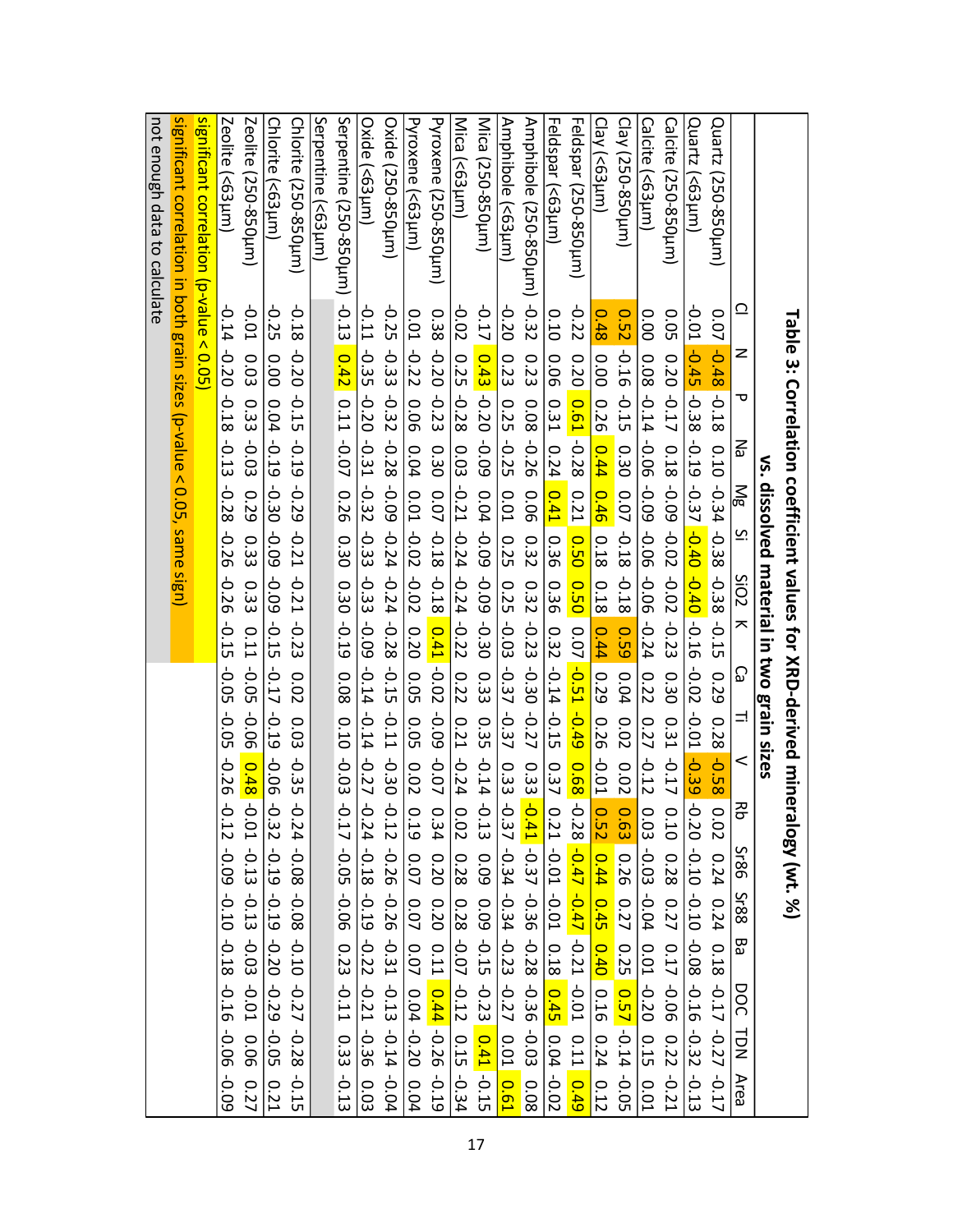3. Comparison between stream sediment mineralogy and elemental composition -

Out of 588 regressions comparing XRD-derived mineralogy and XRF-derived elemental content, 103 have p-values of <0.05. Correlations were generally weak with an average correlation coefficient (r) of 0.22. Notable correlations include calcite with Ca, feldspar with Na, and amphibole with Fe (Table 4, see data repository).

4. Comparison between stream sediment mineralogy, erosion data, chemical weathering, and slope -

When comparing <sup>10</sup>Be-derived erosion data (Campbell et al., 2019) to XRD-derived mineralogy data (this study), calcite and clay are both negatively correlated with erosion rates while feldspar, amphibole, and chlorite are both positively correlated with erosion rates. Additionally, clay is positively correlated with chemical lowering rates (Bierman et al., 2020). All other correlations had p values >0.05 (Table 5). Although quartz content is not associated with weathering rates, it is worth noting that quartz content determined by XRD is positively correlated with mean basin slope values (p values: 0.036 in the fine fraction, 0.055 in the coarse fraction). Additionally, amphibole is positively correlated with watershed area (Table 3).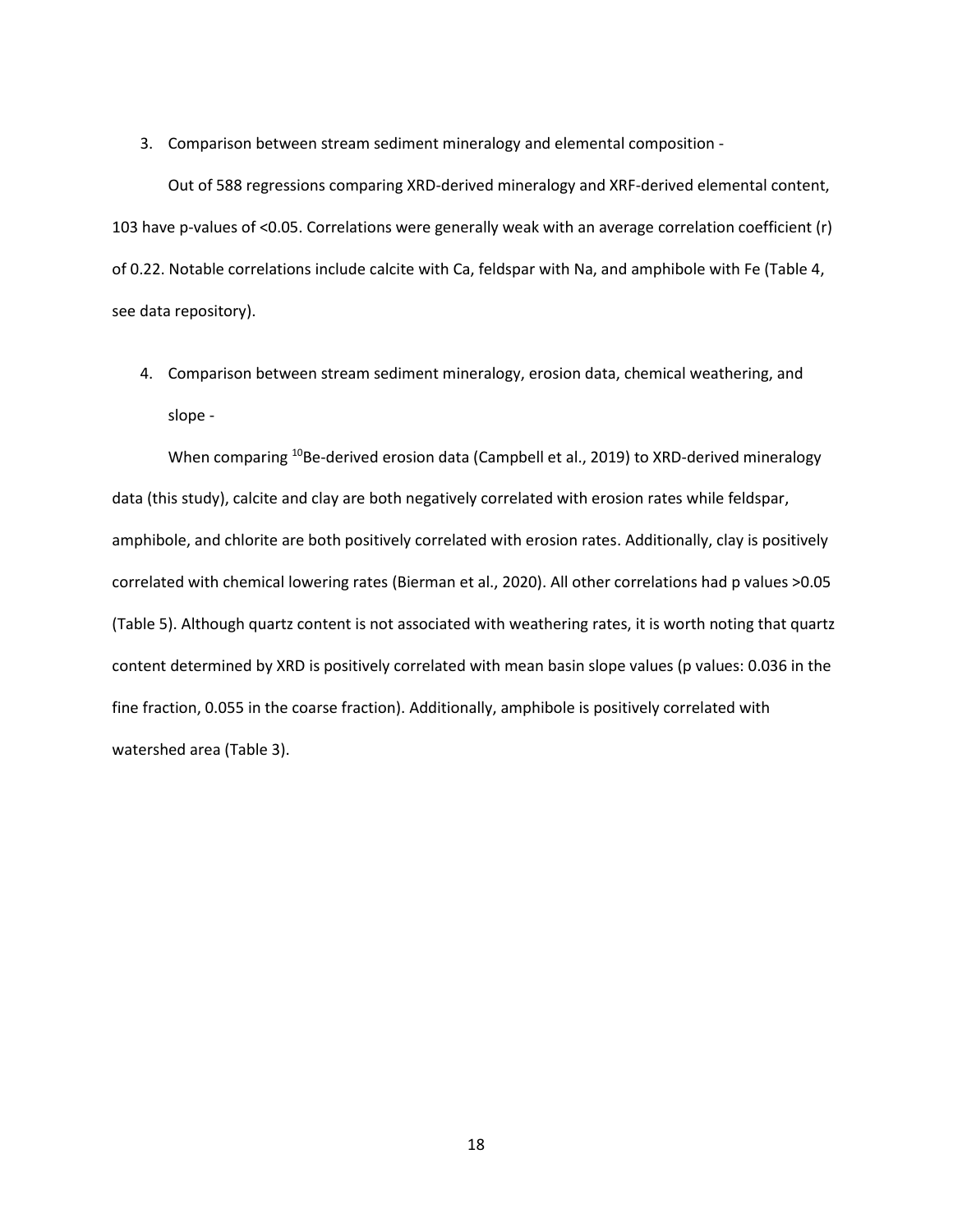| Table 5: Correlation coefficient values for XRD-derived mineralogy (wt. %) |                                                      |         |  |  |  |
|----------------------------------------------------------------------------|------------------------------------------------------|---------|--|--|--|
| vs. erosion and chemical lowering rates in two grain sizes                 |                                                      |         |  |  |  |
|                                                                            | 10-Be Erosion rate (m/Myr) Chemical lowering (m/Myr) |         |  |  |  |
| Quartz (250-850µm)                                                         | $-0.25$                                              | 0.02    |  |  |  |
| Quartz (<63µm)                                                             | $-0.12$                                              | $-0.27$ |  |  |  |
| Calcite (250-850µm)                                                        | $-0.51$                                              | 0.17    |  |  |  |
| Calcite (<63µm)                                                            | $-0.46$                                              | 0.00    |  |  |  |
| Clay (250-850µm)                                                           | $-0.37$                                              | 0.03    |  |  |  |
| Clay ( $<$ 63 $\mu$ m)                                                     | $-0.28$                                              | 0.58    |  |  |  |
| Feldspar (250-850µm)                                                       | 0.51                                                 | 0.04    |  |  |  |
| Feldspar (<63µm)                                                           | 0.14                                                 | 0.19    |  |  |  |
| Amphibole (250-850µm)                                                      | 0.49                                                 | $-0.04$ |  |  |  |
| Amphibole (<63µm)                                                          | 0.57                                                 | $-0.08$ |  |  |  |
| Mica (250-850µm)                                                           | 0.26                                                 | $-0.31$ |  |  |  |
| Mica $($ <63 $\mu$ m $)$                                                   | $-0.12$                                              | $-0.03$ |  |  |  |
| Pyroxene (250-850µm)                                                       | $-0.10$                                              | $-0.21$ |  |  |  |
| Pyroxene (<63µm)                                                           | $-0.10$                                              | 0.12    |  |  |  |
| Oxide (250-850µm)                                                          | 0.09                                                 | $-0.32$ |  |  |  |
| Oxide $( < 63 \mu m)$                                                      | $-0.05$                                              | $-0.37$ |  |  |  |
| Serpentine (250-850µm)                                                     | $-0.14$                                              | 0.12    |  |  |  |
| Serpentine (<63µm)                                                         |                                                      |         |  |  |  |
| Chlorite (250-850µm)                                                       | 0.04                                                 | $-0.11$ |  |  |  |
| Chlorite (<63µm)                                                           | 0.41                                                 | $-0.26$ |  |  |  |
| Zeolite (250-850µm)                                                        | $-0.02$                                              | 0.14    |  |  |  |
| Zeolite (<63µm)                                                            | $-0.10$                                              | $-0.28$ |  |  |  |
| significant correlation (p-value < $0.05$ )                                |                                                      |         |  |  |  |
| significant correlation in both grain sizes (p-value < 0.05, same sign)    |                                                      |         |  |  |  |
| not enough data to calculate                                               |                                                      |         |  |  |  |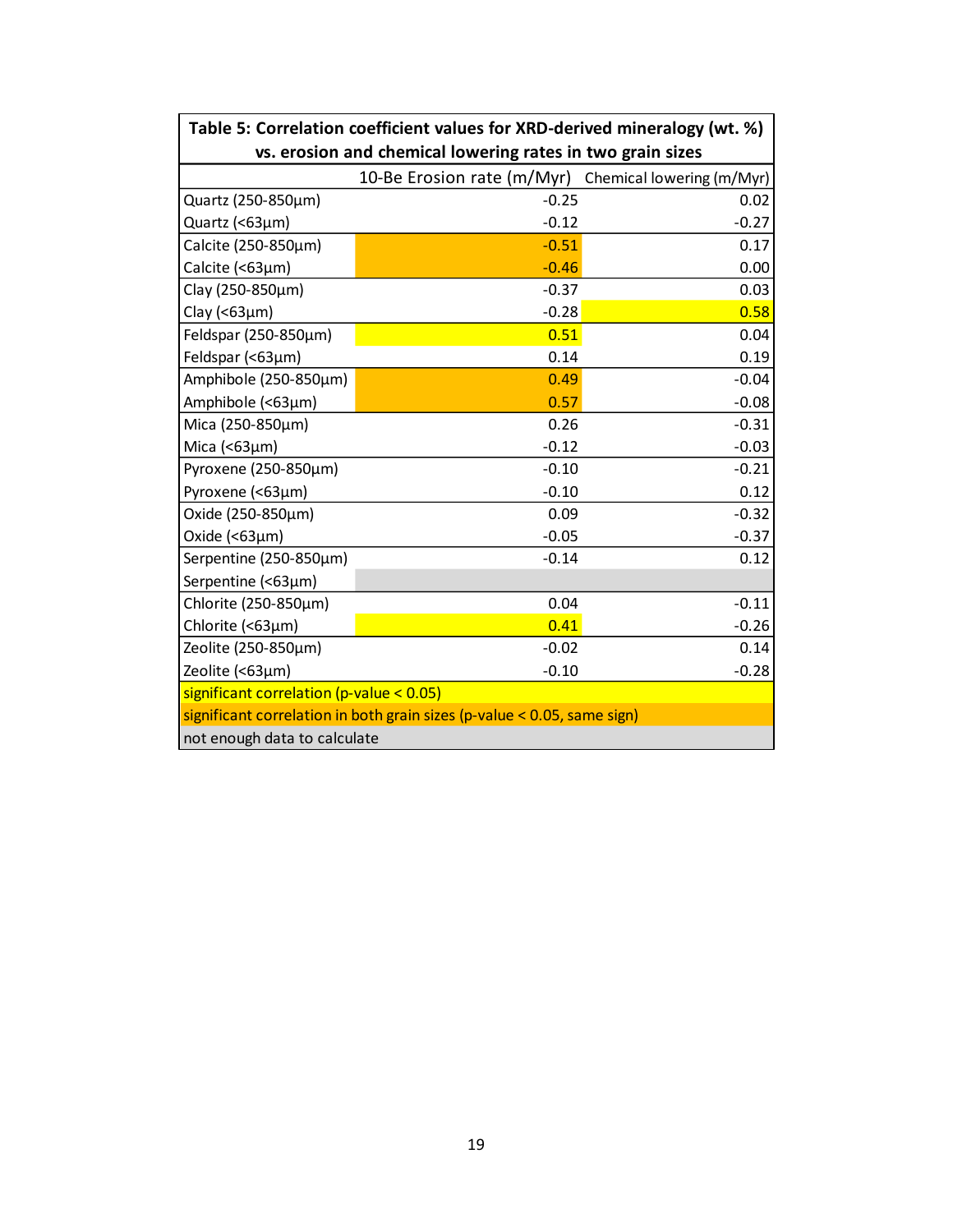#### **Discussion**

XRD analysis of sediment provides insight into how the presence of minerals in stream sediment can be used as a marker for the presence of specific lithologic units in tropical climates with high weathering rates. Overall, we find that sediment mineralogic composition does not quantitatively predict the exposed area of lithologic units due to variations in the capacity of each lithologic unit to produce sediment and for that sediment to be transported intact, downstream. In central Cuba, we find that calcite, amphibole, and swelling clay content can be used to infer weathering intensity and water chemistry.

The presence of swelling clays (smectites and vermiculites) in every tested sample ( $N = 9$ ) indicates significant chemical weathering, as expected in wet, tropical environment such as Cuba (Reynolds, 1971; Liu et. al., 2009; Figure 3). Swelling clays with peaks between 9.5 - 10.5 Å that collapse between 400-500˚ C, as observed in this study, can be identified more specifically as either montmorillonite or vermiculite (Brindley, 1952). Additional testing is required to distinguish between these phases. Because swelling clays were identified in every sample tested with heat treatment across watersheds with diverse lithologies, we infer that all clays identified and quantified through Rietveld analysis are swelling clays.

Variations in composition between grain sizes are a result of preferential weathering as is common and expected in studies of unconsolidated stream sediment (Johnsson, 1993). Based on mineralogy quantification from XRD (Table 1), minerals containing resistant elements (Si) are more abundant in the coarse fraction (quartz), minerals containing less-resistant elements (Ca, Na, K) are more abundant in the fine fraction (mica, clay, and calcite; Roser, 2000). It is also likely that hydrodynamic sorting contributes to grain size variations, although this is not directly shown by our data.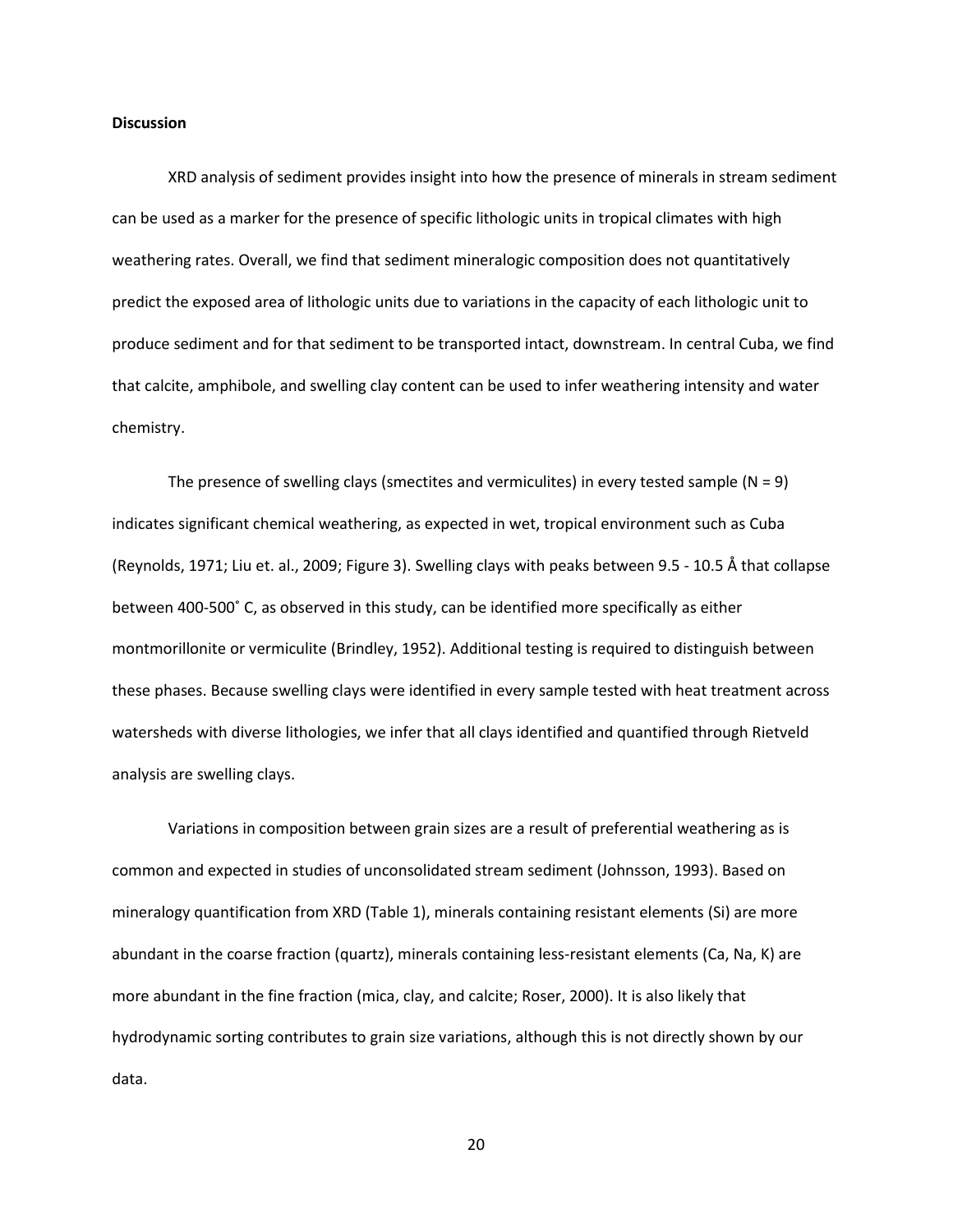1. XRD determined composition vs mapped lithology -

Although our correlations between XRD-derived mineralogy and mapped lithology are too weak to quantify bedrock types from stream sediment composition, the presence of certain minerals is useful as an indicator that lithologic units are present in a given watershed (ex: feldspar indicates igneous, mica and clay indicate non-igneous, Table 2).This notion is especially useful for inferring basin lithology in areas such as central Cuba where unweathered outcrops are uncommon.

We find that stream sediment composition reflects source geology with some discrepancies that can be attributed to stream dynamics. Our results show that quartz in sediment is more prevalent than suggested by lithologic units identified by Case and Holcombe (1980). This discrepancy could be due to: 1) broadly-applied mapping techniques that do not identify smaller, quartz-rich lithologies that could heavily influence stream sediment composition and/or 2) weathering processes resulting in a higher presence of quartz in stream beds than in bedrock, because is highly resistant to weathering (Folk, 1980; Johnsson, 1993). It is possible that quartz would dominate stream sediment even where bedrock is quartz-poor because Cuba has high weathering rates that would dissolve most other minerals more quickly (Rad et al., 2013). Our data confirm that quantifying basin scale geology from sediment composition can be unreliable since each lithologic unit varies in its capacity to produce debris based on a multitude of factors such as crystal size, rock isotropy, chemical stability, and microfabric (Palomares and Arribas, 1993).

Ternary plots (Fig. 6) suggest that calcite is associated with marine carbonate lithologic units, mafic minerals are associated with mafic lithologic units, and swelling clays are a measure of weathering intensity. The lesser amounts of clay content in the coarse grain size is likely a result of hydrodynamic sorting, while the lesser amounts of calcite content in the fine grain size could be due to small grains of calcite being easily dissolved, keeping calcite weight content low. Although stream sediment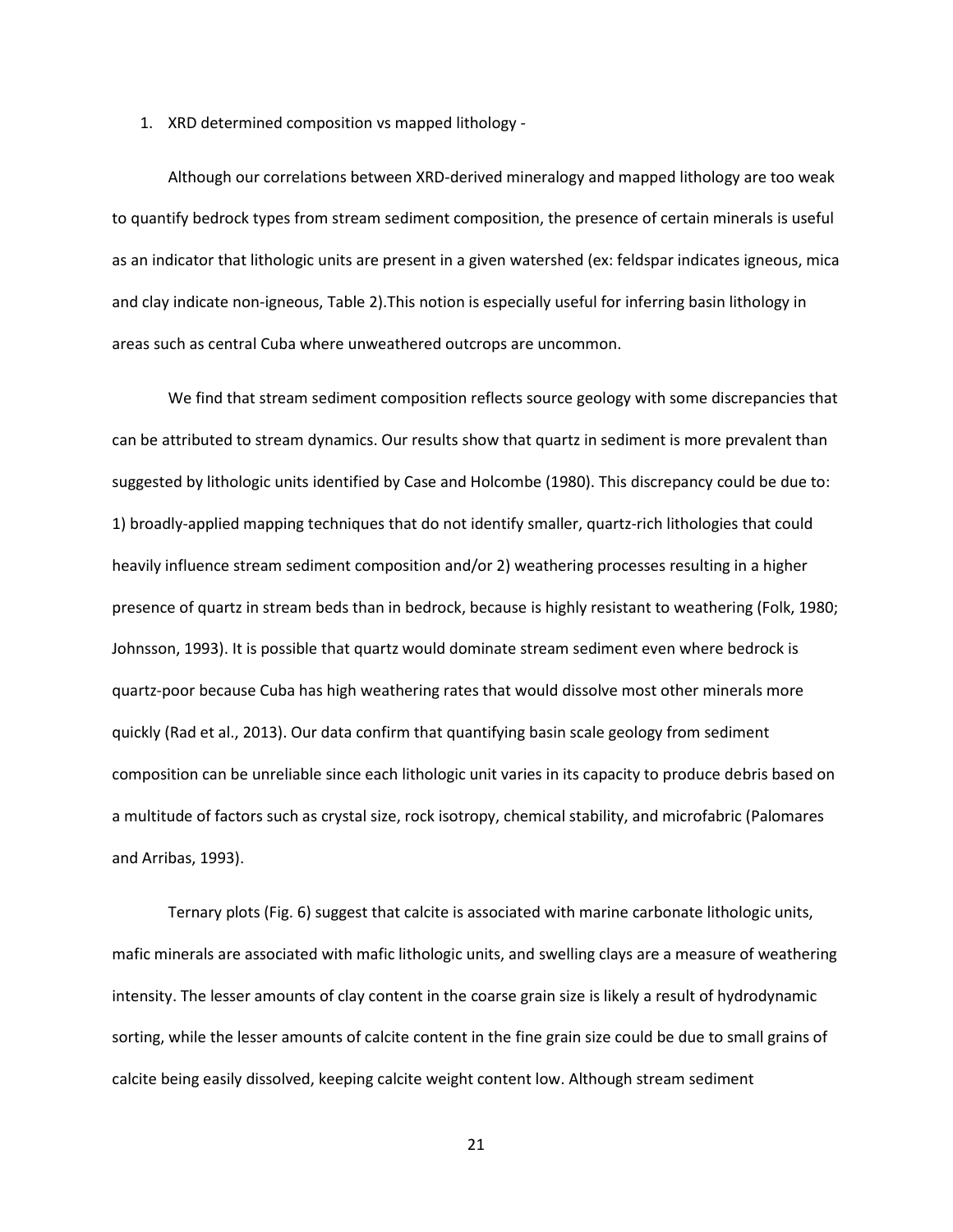composition is less uniform than lithologic composition, the dominance of calcite and mafic minerals (in wt %) in both grain sizes (Fig. 6A-B) can be associated with the watersheds being dominantly marine carbonate and dominantly mafic in the lithologic ternary plot (Fig. 6C).

2. XRD-determined composition vs water chemistry -

Water chemistry data support the results of stream sediment mineralogy quantification while also providing insight into how mineralogy can be used to infer weathering processes. Regression analyses suggest that dissolved silica is derived from feldspar, with little to no contribution from quartz as indicated by the correlations of dissolved  $SiO<sub>2</sub>$  with feldspar (positively) and quartz (inversely) coupled with the observation that feldspar and quartz are commonly opposite in their lithologic correlations (Table 2; Table 3). This makes sense in an environment with high weathering rates because quartz is significantly more durable and chemically stable than feldspar (Folk, 1980). The correlations of clay content with dissolved Mg and dissolved Na are consistent with the presence of smectite minerals, further supporting the presence of swelling clays. Additionally, the correlation between clay and DOC shows the usability of clay content as a marker for significant weathering since higher DOC levels, especially in transport-limited catchments, are commonly associated with higher weathering rates (McCracken, 1998). The correlation between clay and both dissolved K and dissolved Cl suggests that swelling clays may also be useful for predicting the presence of these elements in stream water. The strong correlation between calcite and dissolved calcium supports the notion that calcite is highly susceptible to weathering, making its presence useful for predicting water chemistry.

3. XRD-determined composition vs XRF -

Correlations between XRF and XRD data from the same stream sediment samples show agreement in the presence of calcite (from Ca) and amphibole (from Fe), with XRF data suggesting that the feldspars identified using XRD are mainly sodic due to the correlation between feldspar content and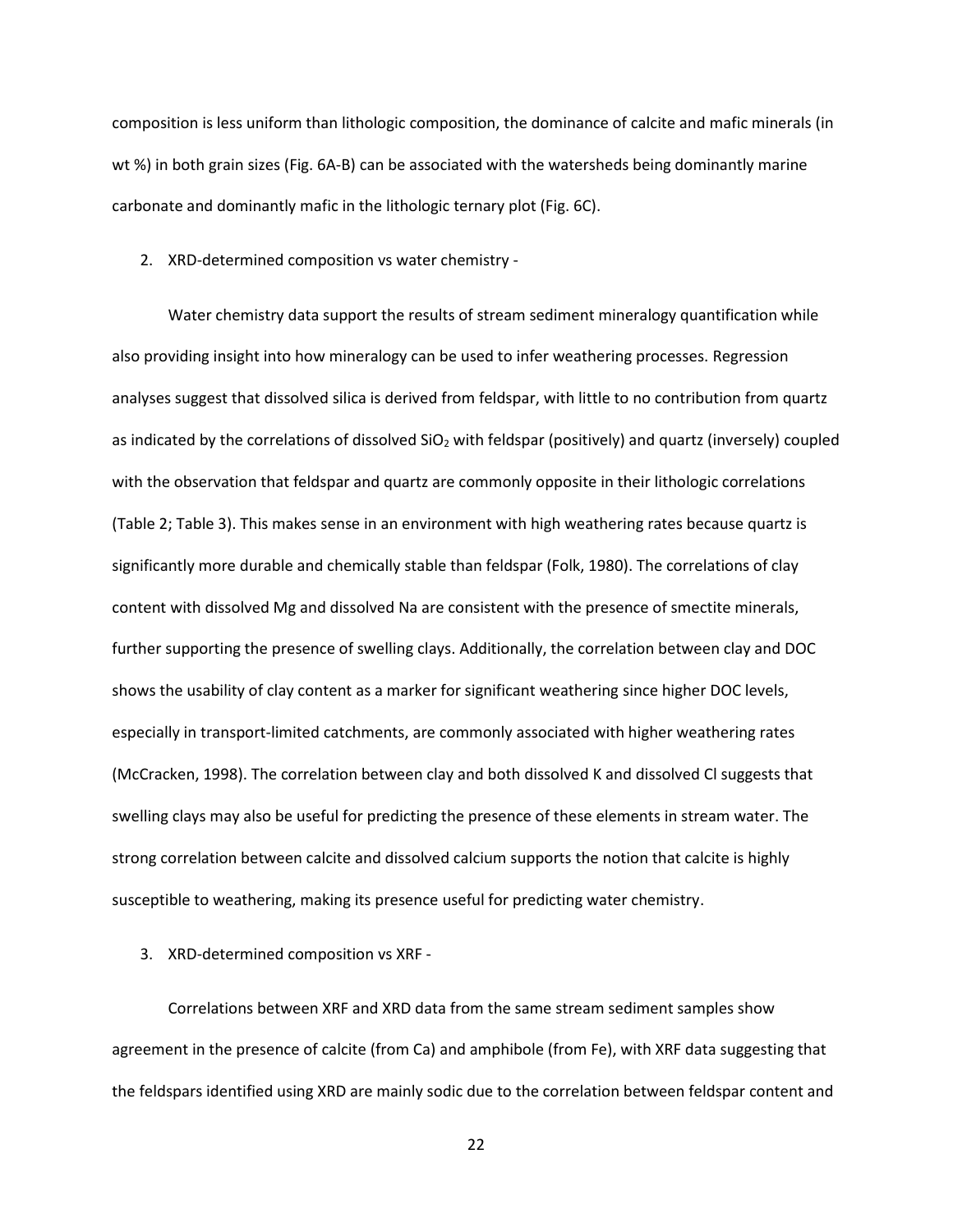elemental Na content (See data repository). However, we find that most mineralogy data do not correlate with elemental data. This could be a result of highly impure or heterogenous sample material or highly complex mineralogic compositions that cannot be precisely quantified within the scale of this study.

4. XRD-determined composition vs. erosion and chemical weathering rate estimates -

Our results show that calcite, swelling clay, feldspar, and amphibole content in stream sediments can be used to indirectly infer weathering rates as well as the relative intensities of physical and chemical weathering. The correlation of feldspar and amphibole with erosion rates and the inverse correlations of calcite and clay with erosion rates show that varying amounts of these minerals in watersheds with similar lithologies can be used to infer physical weathering intensity across watersheds. Samples with less clay and calcite content and/or more feldspar and amphibole content demonstrate more intense weathering. These findings also allow for predictions of landscape-scale mineral distribution in areas with high weathering rates, where upland, "source" sediment reservoirs will be enriched in amphibole and feldspar but depleted in clay and lowland, "sink" reservoirs will be depleted in calcite but enriched in clay content. This agrees with the low durability of calcite relative to other minerals as well as the easily transportable nature of fine clays and the moderate durability of amphibole and feldspar (Folk, 1980). In agreement with Thorpe et al. (2019), Clay mineral content is also positively correlated with chemical lowering rates, suggesting that chemical weathering rates can be inferred by assessing the amount of clay in a watershed. Swelling clays are therefore a highly useful, although complex, marker of weathering intensities as their quantity is indicative of the intensity of physical and chemical weathering as well as their comparative rates within a watershed, especially when observed in combination with feldspar, calcite, and amphibole contents.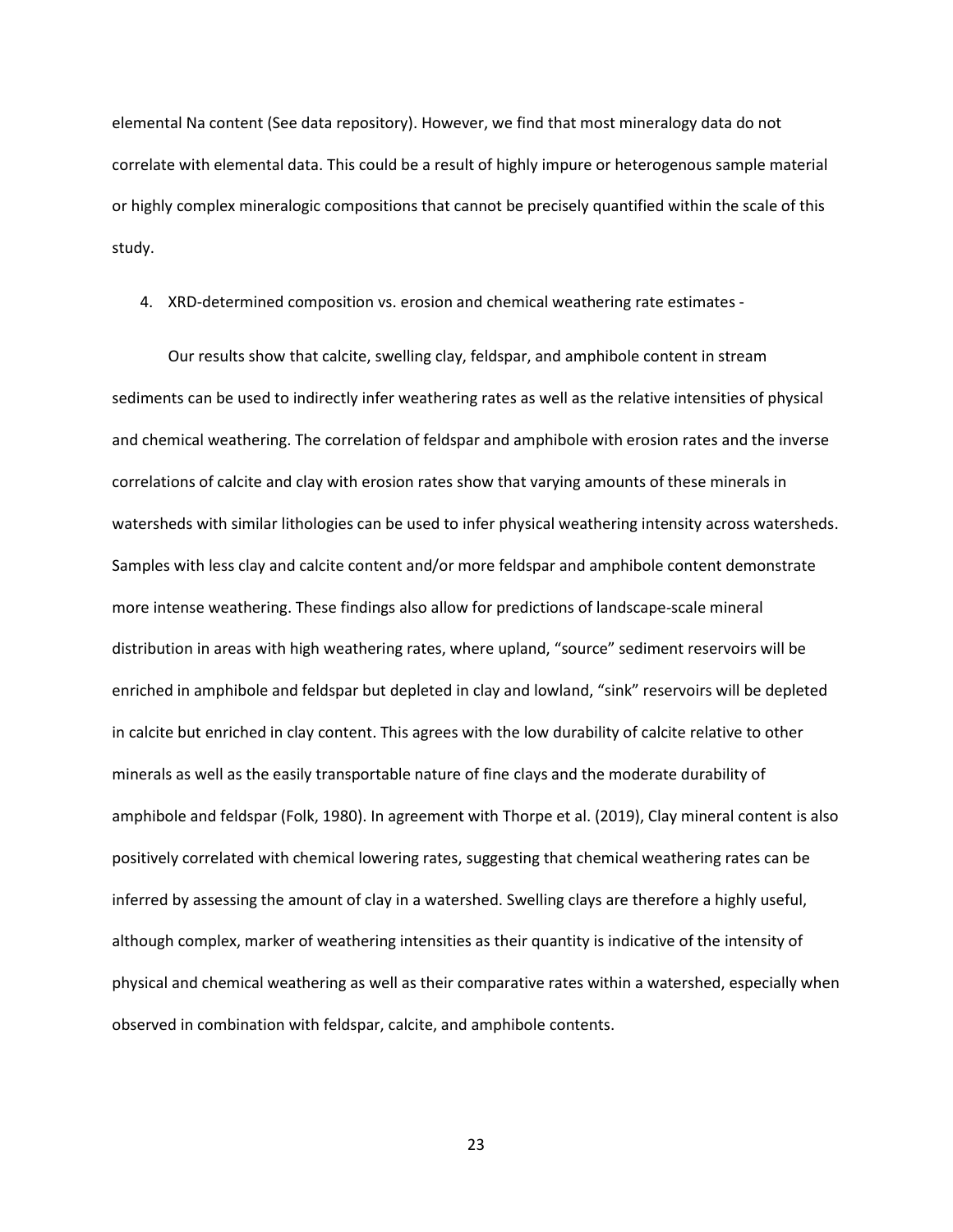We find that the central Cuban landscape is transport-limited as opposed to weathering-limited as is expected in a low-relief environment with intense weathering. Although quartz dominates our samples, we find no association between quartz content and weathering rates as would be expected due to the ultra-stable nature of quartz, which is generally expected to cause a relative increase in quartz content with increasing weathering rates (Folk, 1980). However, because chemical weathering rates in Cuba are very high on average, it is likely that all the sampled watersheds are transport limited as opposed to being weathering limited (Fig. 8; Rad et al., 2013). This would cause an increase in quartz content in sediments across all watersheds as shown by Johnsson (1993), and would mean





that variations in quartz content across watersheds are determined by transport capacity, not weathering rates. This notion is supported by the positive correlation between watershed slopes and quartz.

Our findings indicate that stream sediment mineralogy data is useful for predicting certain water quality parameters over long periods of time from a single sample, which is not possible with water samples. This relies on the notions that 1) water quality can be inferred from stream sediment mineralogy, and that 2) central Cuban streams are transport limited. Because the residence time of sediment in stream channels is significantly longer than that of travelling water and dissolved material, this sediment provides a record of the minerals that are present and influencing water chemistry such as calcite and swelling clays.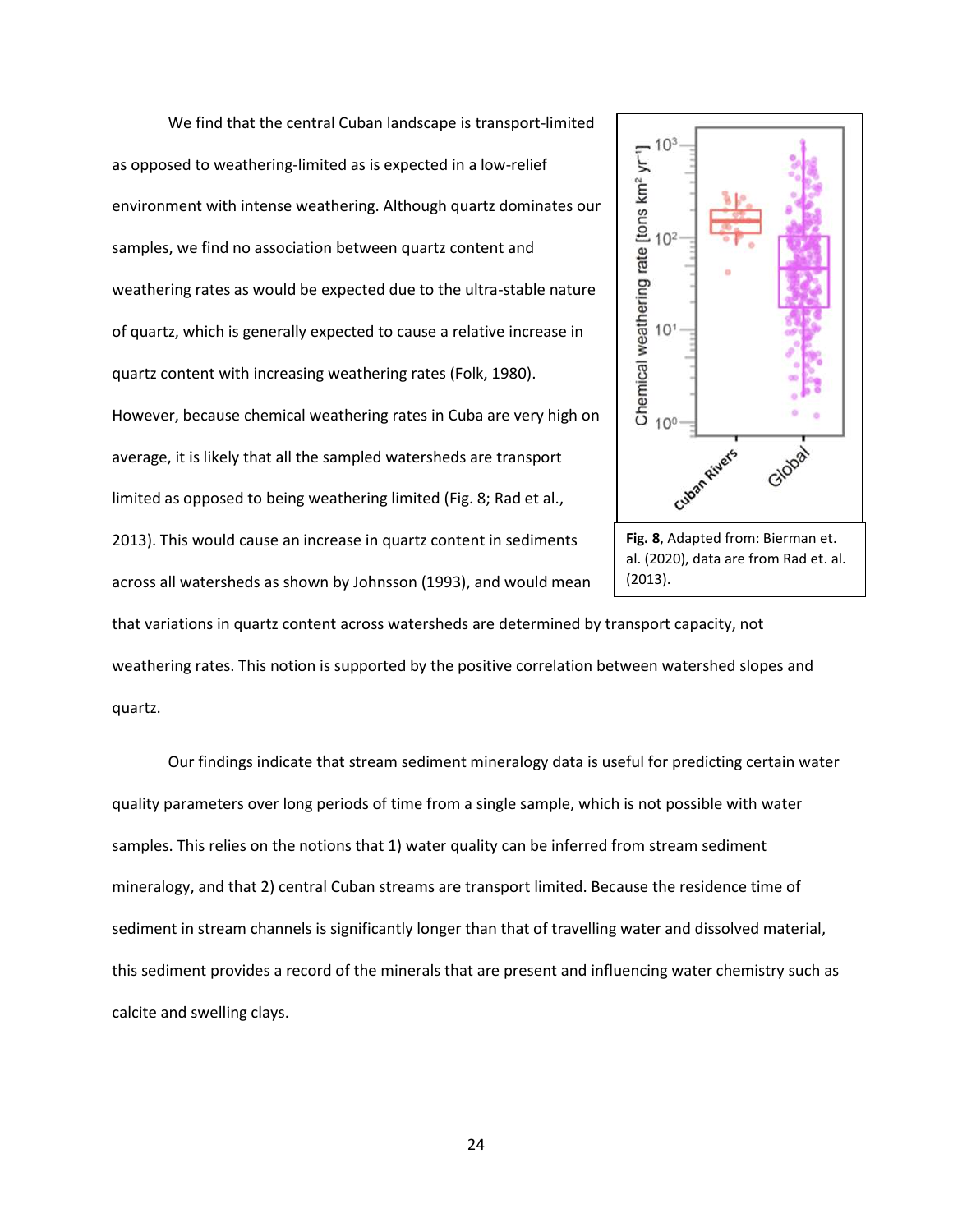#### 5. Summary -

We find XRD-derived stream sediment mineralogy to be a useful metric by which to infer landscape characteristics and processes such as erosion, chemical weathering, water quality, and exposed lithology in warm, tropical, densely vegetated environments such as central Cuba. In agreement with Palomares and Arribas (1993) and Johnsson (1993), our results show that the composition and exposed area of bedrock lithology cannot be quantified based on stream sediment mineralogy alone, but less durable and stable phases can be used as markers for the presence of certain lithologic units within a watershed: calcite marks carbonate units; mafic minerals mark mafic igneous units; feldspar marks igneous units.

We show that both feldspar and amphibole abundances are greater in watersheds with higher  $10B$ e-determined erosion rates, indicating that they can be used to infer relative weathering rates. Additionally, debris in areas with especially high erosion rates may become enriched with amphibole and feldspar minerals. We also show that calcite and swelling clays are more abundant in areas with lower erosion rates, and thus can also be used to infer weathering rates. Soils in areas with especially high erosion rates may become depleted of calcite and clay minerals. The opposite is true towards the watershed sink, where deposits will be depleted of amphibole and feldspar minerals but high in calcite and swelling clay minerals.

Clays and calcite minerals quantified in this study are not only useful as markers for physical weathering, but also as proxies for chemical weathering rates and water chemistry. The correlation between chemical weathering rates and clay shows that the relative amounts of chemical weathering that occur across watersheds can be inferred from the swelling clay content of stream sediments. The correlations between 1) swelling clay content, dissolved Mg and Na, and 2) calcite content and dissolved Ca indicate that these minerals have a significant impact on water chemistry. Swelling clays may also be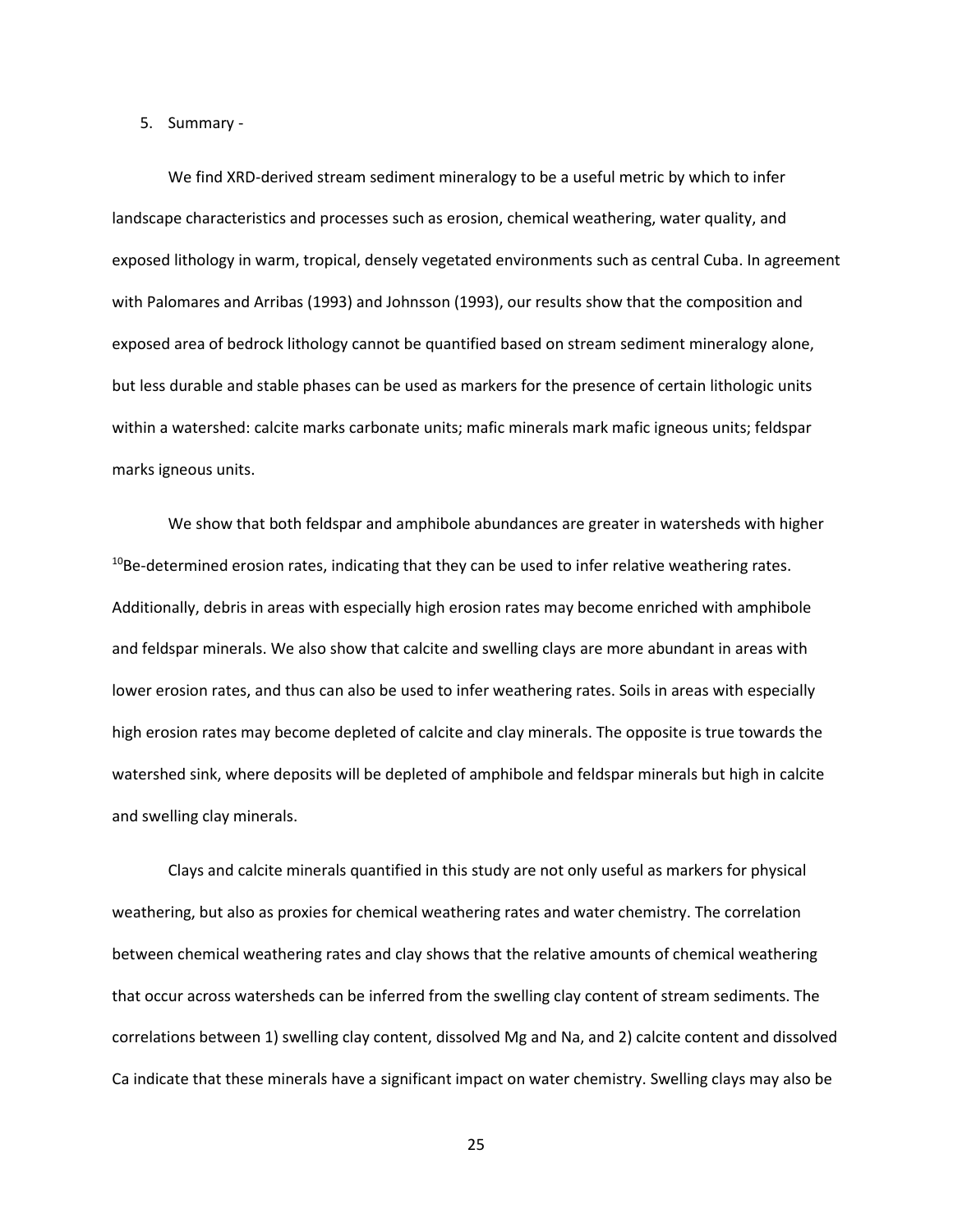useful for predicting dissolved K, dissolved Cl, and DOC. Additionally, our findings suggest that stream sediment samples from transport-limited regions such as central Cuba provide insight into water chemistry over longer periods of time than traditional water samples through the quantification of minerals such as swelling clays and calcite.

#### III. Future Work

I show that X-ray diffraction of stream sediments from central Cuba provides insight into landscape weathering processes, allowing for a more mechanistic understanding of watershed dynamics as rock is weathered, transported, dissolved, and deposited. A more detailed analysis of the specific mineral phases present in these samples could reveal more about the relationship between stream sediments and the landscape mechanisms of stream systems in tropical areas. This could be achieved through methods such as: 1) isolating certain minerals magnetically, through density separation, or by other means and scanning them in their pure form to reduce noise in the resulting scans, 2) performing single-crystal X-ray diffraction on select grains, 3) performing additional tests on clay phases, such as ethylene glycol treatment, and 4) observing sediment microscopically. Microscopic mineral pointcounting would also provide insight into the structure of the grains which is useful for discerning weathering processes. It could also be useful to perform scans on stream sediments from other watersheds in Cuba, providing a more complete study of the island.

Future work can therefore be done in multiple ways, 1) performing more in-depth tests on the stream sediments studied here, and/or 2) expanding this study to include more watersheds. I suggest expanding the study by studying additional watersheds to see if the trends observed in the basins studies here are reproducible in similar areas. After observing the results from these additional watersheds, more in-depth analyses of certain minerals may be useful for more precisely gauging how the weathering processes of these minerals are being influenced and unfolding across Cuba and other tropical islands.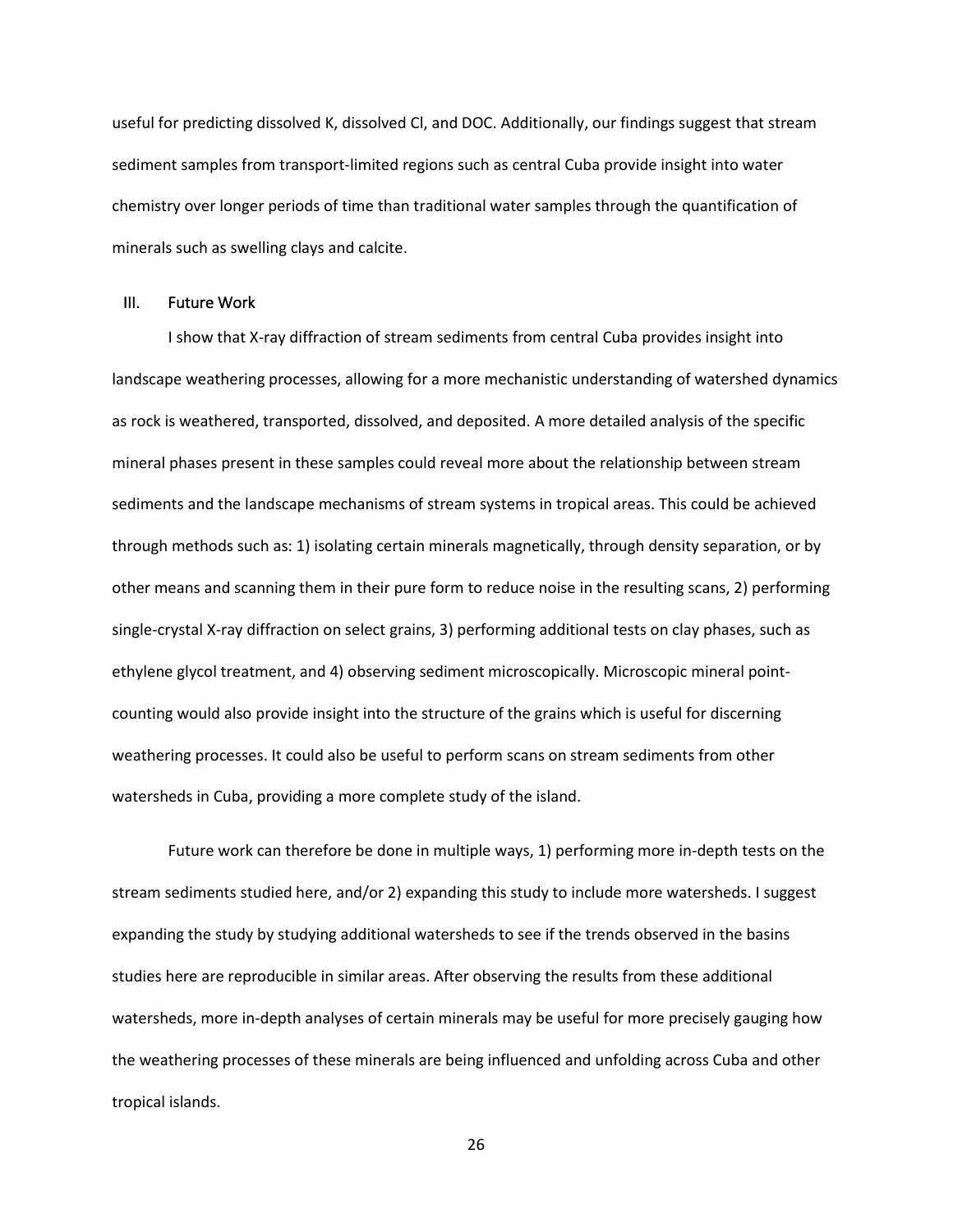#### IV. References

- Acosta, M R., Alonso, H.C., Bierman, P.R., Bolaños, A.Y., Campbell, M.K., Cartas, A.H., Dix, M., Fonseca, P.V., Garcia-Moya, A., Gil, P S., Guillén, A.A., Massey-Bierman, M., Perdrial, J., Racela, J., Schmidt, A.H., Sibello, H.R., 2018. Water Quality of central Cuban rivers; implications for the flux of material from land to sea. Marcuba Conference, Havana, Cuba.
- Beck, H., Zimmermann, N., McVicar, T. et al., 2018. Present and future Köppen-Geiger climate classification maps at 1-km resolution. Sci. Data. 5, 180214. https://doi.org/10.1038/sdata.2018.214
- Bierman, P.R., Hernández, R.Y.S., Schmidt, A.H., Aguila, H.A.C., Alvarez, Y.B., Arruebarrena, A.G., Dethier, D., Dix, M., Massey-Bierman, M., Moya, A.G., Racela, J., Alonso-Hernández, C., 2020. ¡Cuba! River Water Chemistry Reveals Rapid Chemical Weathering, the Echo of Uplift, and the Promise of More Sustainable Agriculture. GSA Today. v. 30, no. 3-4, pp. 4-10.
- Bierman, P.R., Lini, A., Brown, S., Davis, P.T., Zehfuss, P., 1997. Fans and pond sediments record concurrent episodes of hillslope erosion. GSA Abstracts with Programs. v. 29, no. 7, p. A-411.
- Bilotta, G.S., and Brazier, R.E., 2008. Understanding the influence of suspended solids on water quality and aquatic biota. Water Research. v. 42, no. 12, p. 2849-2861.
- Blaikie, P.M., and Muldavin, J.S.S., 2004. Upstream, downstream, China, India: The politics of environment in the Himalayan region. Annals of the Association of American Geographers. v. 94, no. 3, p. 520-548.
- Borhidi, A. and Muñiz, O., 1980. Die Vegetationskarte von Kuba. Acta Botanica Hungarica. 26. 25-53.
- Brindley, G.W., 1952. Identification of Clay Minerals by X-Ray Diffraction Analysis. Clays and Clay Miner. 1, 119–129. https://doi.org/10.1346/CCMN.1952.0010116
- Campbell, M.K., Bierman, P., Schmidt, A.H., Sibello Hernández, R.Y., García Moya, A., Cartas Aguila, H., Bolaños Alvarez, Y., Guillén Arruebarrena, A., Dethier, D., Dix, M., Massey-Bierman, M., Corbett, L., Caffee, M., Alonso-Hernández, C., 2019. First denudation rate estimates for river basins in central Cuba from geochemical, cosmogenic isotope, and sediment yield data. GSA *Abstracts with Programs*. Vol. 51, No. 5. https://doi.org/10.1130/abs/2019AM-336639

Case, J.E., Holcombe, T.L., 1980. Geologic-tectonic map of the Caribbean region. U.S. Geological Surv.

- Chen, J., Chen, J., Liao, A., Cao, X., Chen, L., Chen, X., He, C., Han, G., Peng, S., Lu, M., Zhang, W., Tong, X., Mills, J., 2015. Global land cover mapping at 30m resolution: A POK-based operational approach. ISPRS J. of Photogrammetry and Remote Sensing. v. 103, p. 7-27.
- Clark, K. E., Shanley, J. B., Scholl, M. A., Perdrial, N., Perdrial, J.N., Plante, A.F., McDowell, W. H., 2017. Tropical river suspended sediment and solute dynamics in storms during an extreme drought, Water Resour. Res. 53, 3695– 3712. https://doi.org/10.1002/2016WR019737.
- Cosculluela, J.A., 1946. Prehistoric Cultures of Cuba: American Antiquity. v. 12, no. 1, p. 10–18. https://doi.org/10.2307/275809.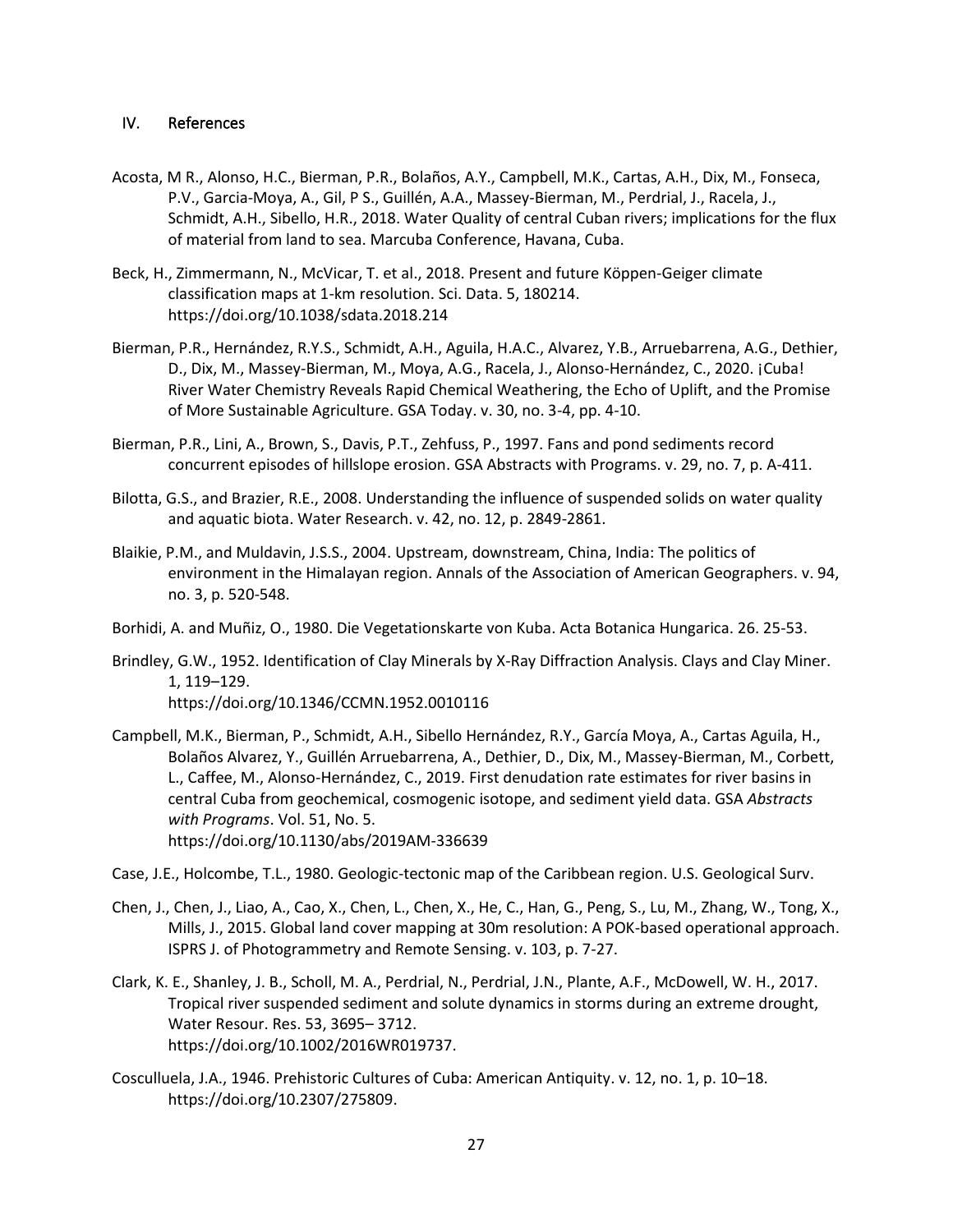Folk, R.L., 1980. Petrology of Sedimentary Rocks. Hemphill Publishing Co., Austin. pp. 184.

- French, C.D., and Schenk, C.J., 2004. Map showing geology, oil, and gas fields, and geologic provinces of the Caribbean Region.
- Galford, G., Fernandez, M., Roman, J., Monasterolo, I., Ahamed, S., Fiske, G., González-Díaz, P., Kaufman, L., 2018. Cuban land use and conservation, from rainforests to coral reefs. Bulletin of Marine Sci. https://doi.org/94. 10.5343/bms.2017.1026.
- Gersper, P.L., Rodríguez-Barbosa, C.S., Orlando, L.F., 1993. Soil conservation in Cuba: A key to the new model for agriculture. Agriculture and Human Values. v. 10, no. 3, p. 16–23. https://doi.org/10.1007/BF02217835
- Hamdan, J., Burnham, C.P., 1996. The contribution of nutrients from parent material in three deeply weathered soils of Peninsular Malaysia. Geoderma. 74, 219–233.
- Iturralde-Vinent, M., García-Casco, A., Rojas-Agramonte, Y., Proenza, J., Murphy, J., Stern, R., 2016. The geology of Cuba: A brief overview and synthesis: GSA Today, v. 26, no. 10. doi:10.1130/GSATG296A.1
- Johnsson M.J., 1993. The system controlling clastic sediments. In: Johnsson MJ, Basu A (eds) Processes controlling the composition of clastic sediments, vol. 284. Special Paper of the Geological Society of America, London, pp 1–19.
- Keen-Zebert, A., Hudson, M.R., Shepherd, S.L., Thaler, E.A., 2017. The effect of lithology on valley width, terrace distribution, and bedload provenance in a tectonically stable catchment with flat‐lying stratigraphy. Earth Surf. Process. Landforms. 42: 1573– 1587. https://doi.org/10.1002/esp.4116.
- LADA, L. D. A. i. D., 2016. Land Degradation Maps of Cuba. Land Degradation Assessment in Drylands, Food and Agric. Org. of the United Nations.
- Liu, Z., Zhao, Y., Colin, C., Siringan, F., Wu, Q., 2009. Chemical weathering in Luzon, Philippines from clay mineralogy and major-element geochemistry of river sediments, Applied Geochemistry, v. 24, Issue 11, p. 2195-2205, ISSN 0883-2927. https://doi.org/10.1016/j.apgeochem.2009.09.025.
- Mage, S.M., Porder, S., 2013. Parent Material and Topography Determine Soil Phosphorus Status in the Luquillo Mountains of Puerto Rico. Ecosystems 16, 284–294. https://doi.org/10.1007/s10021-012-9612-5
- McCracken, K.L., 1998. Dynamics of dissolved organic carbon during weathering and soil formation. Doctoral Dissertations. 2025. https://scholars.unh.edu/dissertation/2025
- McLennan, S.M., 1993. Weathering and Global Denudation. J. of Geology. 101, 295-303. http://dx.doi.org/10.1086/648222
- NSF AC-ERE, N. A. C. o. E. R. a. E., 2015. America's Future: Environmental Research and Education for a Thriving Century. National Sci. Foundation
- Palomares, M., and Arribas. J., 1993. Modern Stream Sands from Compound Crystalline Sources: Composition and Sand Generation Index. In: Processes Controlling the Composition of Clastic